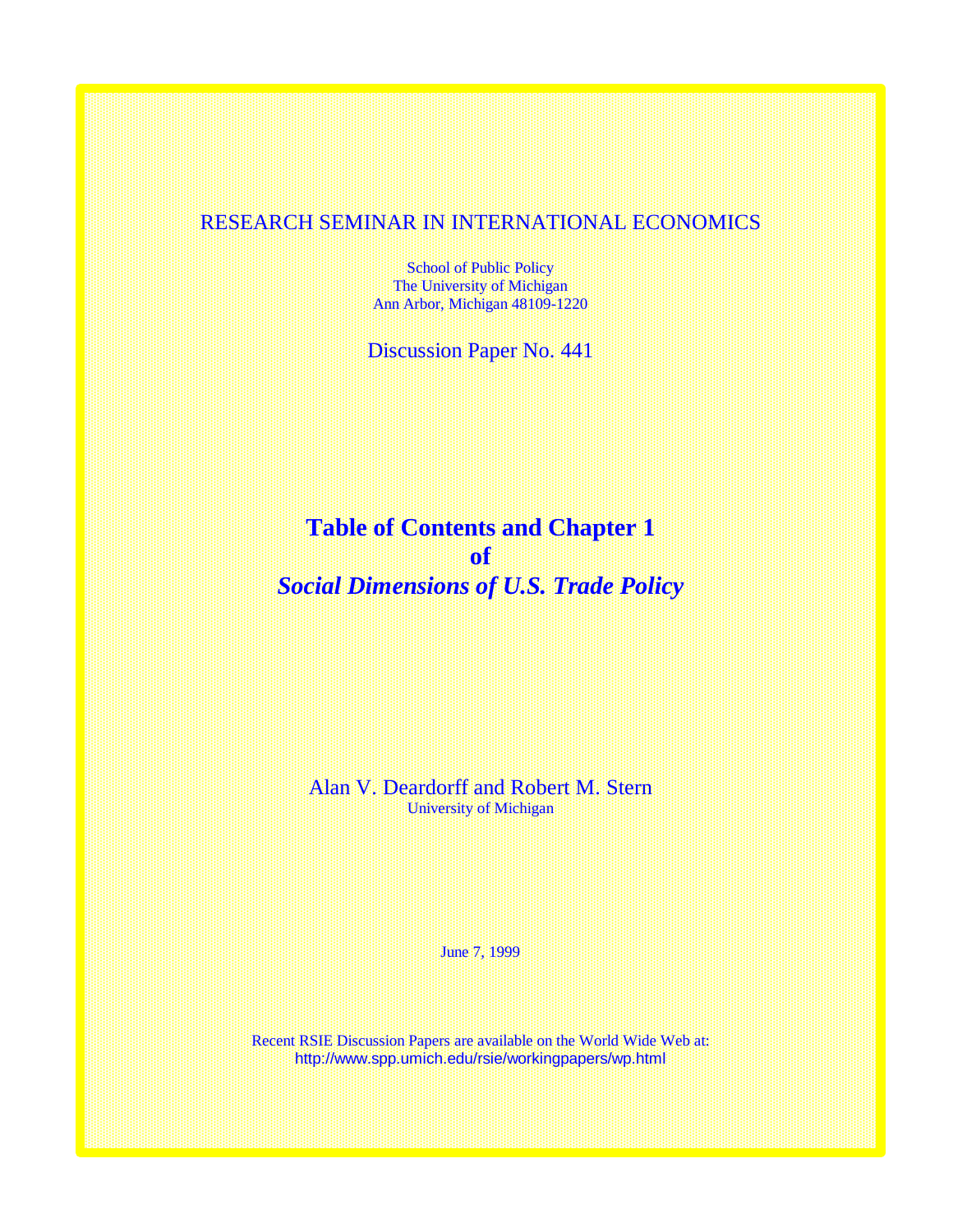### **Table of Contents and Chapter 1**

**of**

*Social Dimensions of U.S. Trade Policies*

**Alan V. Deardorff and Robert M. Stern**

**The University of Michigan**

Proceedings of a Conference held in Washington, D.C. April 16-17, 1998

Sponsored by, School of Public Policy and the Department of Economics, University of Michigan Congressional Research Service, U.S. Library of Congress.

June 7, 1999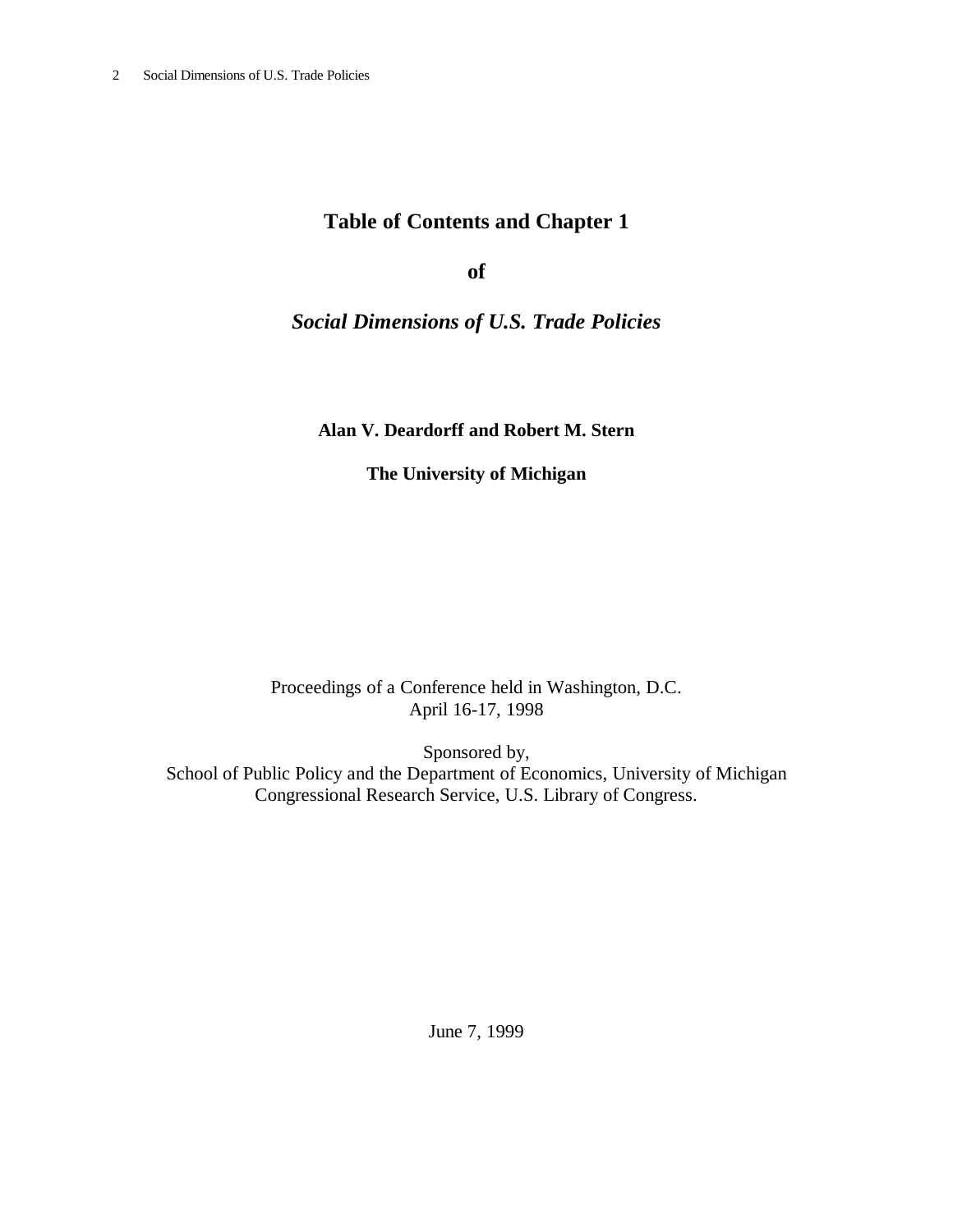### **Table of Contents**

**Title page Preface 1 Introduction and Overview**, Alan V. Deardorff and Robert M. Stern

- **2 Foreigners and Robots: Assistants of Some, Competitors of Others**, Edward E. Leamer **Comment**, Lawrence Mishel **Comment**, T. N. Srinivasan
- **3 Economic Research and the Debate over Immigration Policy**, George J. Borjas **Comment**, Jack Otero **Comment**, Jagdish Bagwati
- **4 U.S. Trade Adjustment Assistance Policies for Workers**, Gregory K. Schoepfle **Comment**, Steve Beckman **Comment**, J. David Richardson
- **5 Trade and Environmental Quality**, John Kirton **Comment**, David van Hoogstraten **Comment**, Alan V. Deardorff
- **6 The Role of Labor Standards in U.S. Trade Policies**, Gary S. Fields **Comment**, Pharis Harvey **Comment**, Dani Rodrik
- **7 The Simple Economics of Labor Standards and the GATT**, Kyle Bagwell and Robert W. Staiger **Comment**, John H. Jackson **Comment**, T. N. Srinivasan
- **8 A Transactions Cost Politics Analysis of International Child Labor Standards**, Drusilla K. Brown **Comment**, Mark Silbergeld **Comment**, Avinash Dixit
- **9 The Role of Interest Groups in the Design and Implementation of U.S. Trade Policies** Claude Barfield Phyllis Shearer Jones Robert Naiman Mike Jendrzejczyk Nancy Dunne

**About the authors**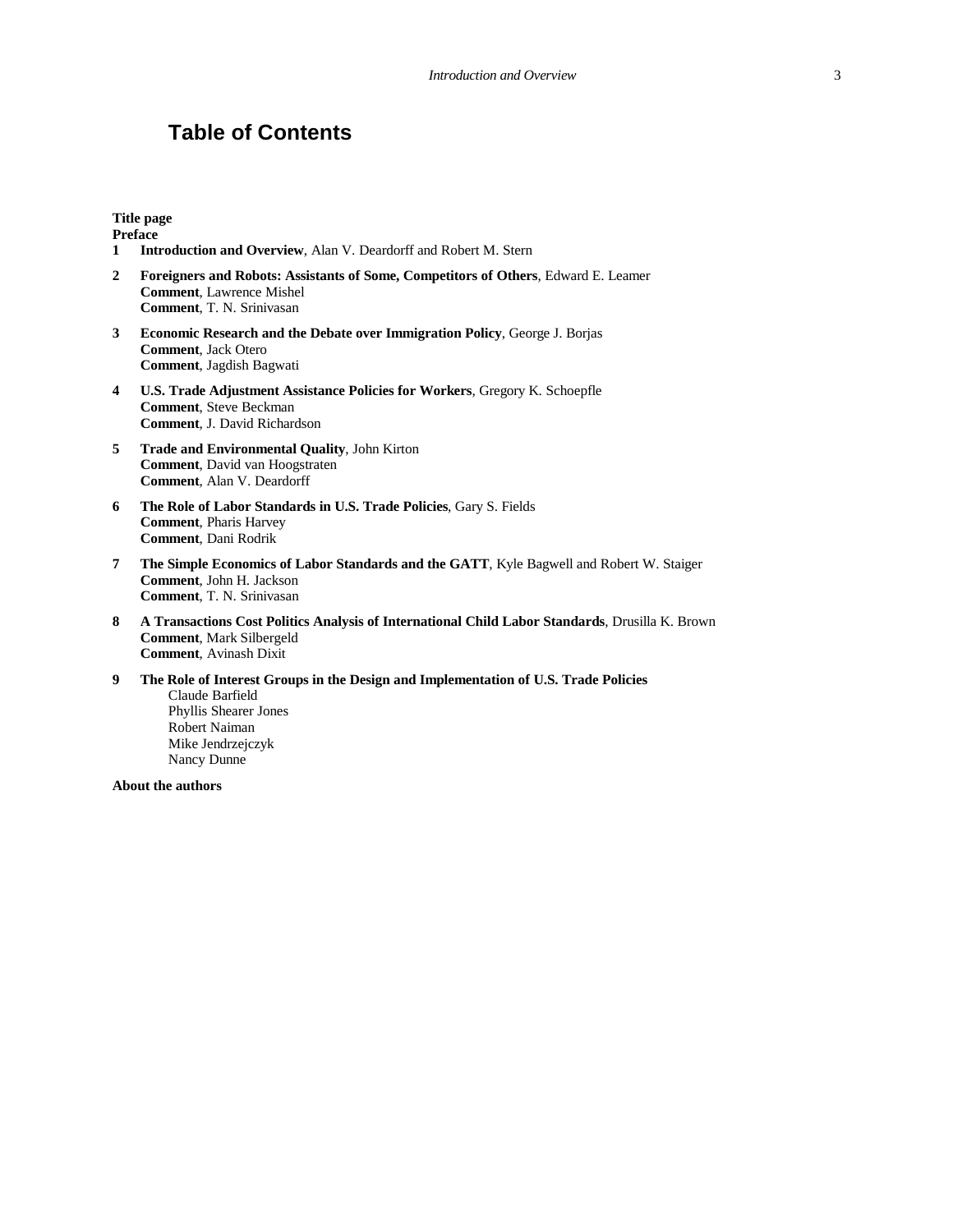### **CHAPTER 1**

### **Introduction and Overview**

*Alan V. Deardorff and Robert M. Stern*

#### **I. Introduction**

This volume contains the papers and comments that were commissioned for a conference on the "Social Dimensions of U.S. Trade Policies," which was held at the U.S. Library of Congress in Washington, D.C. on April 16-17, 1998. This conference was part of a program of policy outreach activities supported by a grant from the Ford Foundation to the University of Michigan School of Public Policy to study the role of interest groups in U.S. trade policies. Previous activities included a conference on "Constituent Interests in U.S. Trade Policies," held in Ann Arbor in November 1996. The proceedings of this November 1996 conference were published by the University of Michigan Press in 1998 (see Deardorff and Stern, 1998). We also had a one-day workshop on "U.S. Trade Policies and the Public Interest," in Ann Arbor in November 1997.

Our Washington conference provided an opportunity to address the salient issues of the social dimensions of U.S. trade policies in a setting on Capitol Hill where we were able to attract a number of Congressional staff as well as representatives from the broader trade policy community comprising staff from a number of Executive Branch agencies, international organizations, think tanks, public interest organizations, and universities. All of the papers were made available in advance to conference participants in hard copy and to a wider audience via the web site of our University of Michigan Research Seminar in International Economics. This helped considerably to focus the discussion and comments in each of the sessions.

The conference papers were revised following the conference to take into account the discussants' comments as well as points raised during the floor discussion. It was decided to include the discussants' comments as they were originally prepared based on the conference versions of the papers, in order to capture the concerns and criticisms raised in the conference sessions. The panelist remarks are also based on the conference versions. We trust that readers will find the comments and panelist remarks interesting and informative in their own right and useful supplements to the individual papers.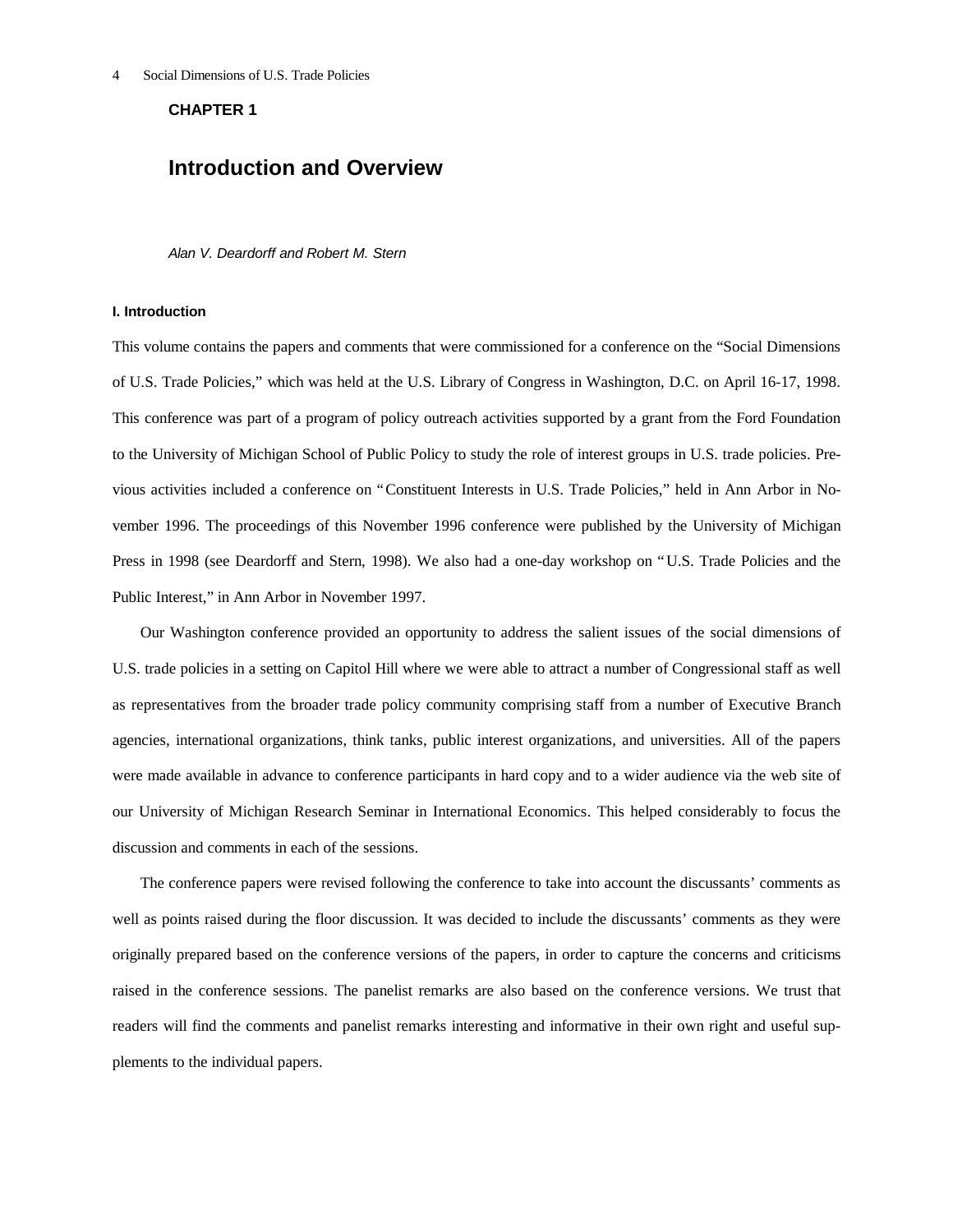To assist the reader in determining which chapters may be of greatest interest, we provide brief summaries in Section II that follows. Then, in Section III, we reflect on what we have learned from the papers and commentaries about the social dimensions of U.S. trade policies and offer our suggestions on a number of issues that merit further exploration.

#### **II. Overview**

In **Chapter 2**, **Foreigners and Robots: Assistants of Some, Competitors of Others**, Edward E Leamer notes that over the last three decades, unskilled workers in the United States and Europe have been experiencing stagnating or declining real wages and higher rates of unemployment. This has stimulated an intense academic debate in the United States that has focused on two potential drivers: skill-biased technological change associated with the computer revolution and the economic liberalizations in the third world that have greatly increased the effective global supply of unskilled workers with no commensurate increase in physical or human capital. His chapter reviews the theory and evidence, particularly regarding the role of trade.

It is apparent that there exist differences in wages at different points on the globe. Arbitrage might be expected to eliminate these differences, which suggests a fundamental question. If it is inward-looking isolationist government polices that have historically prevented arbitrage from eliminating geographic wage differences for equivalent workers, what will happen now that these barriers are being torn down? To answer this question we ought to use a clear conceptual framework. A one-cone fully diversified Heckscher-Ohlin (HO) model has been the implicit or explicit foundation for most of the data analysis regarding trade and wages. An HO diversified equilibrium has wages set completely by external competitiveness conditions, but the HO model also allows specialized equilibria in which the internal margin affects wage rates. Specialization is one way to limit international labor arbitrage and leave substantial wage differences among countries. Another isolating force is distance. Leamer discusses both distance effects and specialization effects.

Both the diversified and the specialized HO models suggest looking at relative prices to determine the impact of *globalization* on the world's labor market. The Stolper-Samuelson Theorem implied by the one-cone fully diversified HO model maps product prices into wage rates. This theorem has served as a theoretical foundation for several studies of the prices of tradables. At least one of these studies argues that there were significant price declines of labor-intensive tradables in the 1970s. But the relative price of labor-intensive tradables stabilized in the 1980s when most of the rise in U.S. inequality occurred. To argue that the 1980s rise in inequality is driven by trade forces us to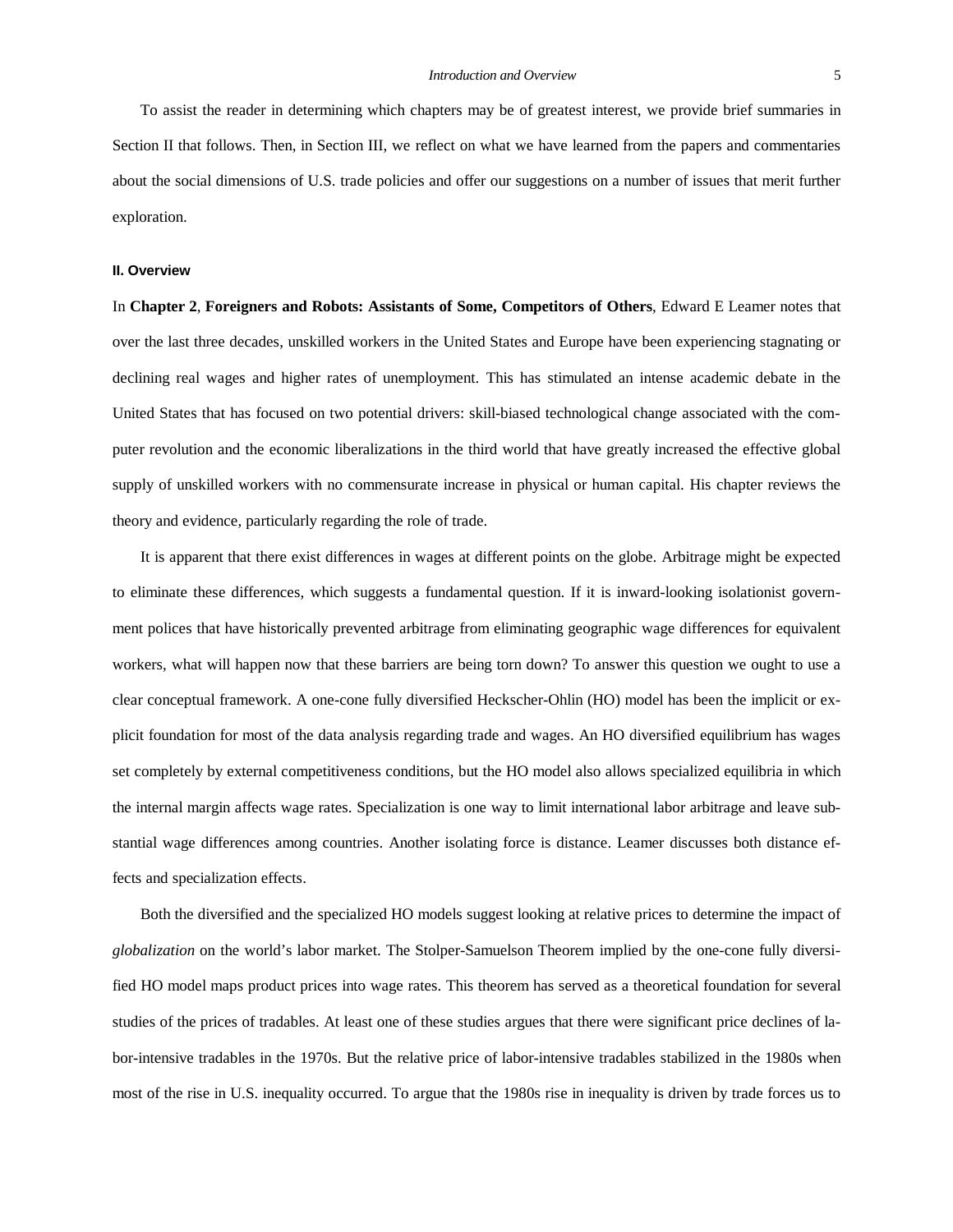look at mechanisms not captured by HO models. There are many other ways that trade could matter, the most promising of which may be threat effects or *contestabilty*.

In his comment on Leamer's paper, Lawrence Mishel **[to be completed]**

Also commenting on Leamer's paper, T. N. Srinivasan notes that it offers a varying set of conclusions derived from different highly stylized models. But it does not provide what Leamer once characterized as "good empirical estimates of the relative effects of technological change, globalization and education on the U.S. labor markets." Instead it offers a variety of conclusions based on a variety of models, with the connections between conclusions and models not always clearly identified. For example, some models suggest that a fall in the relative price of laborintensive goods arising from increasing import competition from labor-abundant developing countries need not result in a fall in the relative wage of unskilled labor in skilled-labor abundant developed countries. Nor is it the case that competition in world markets for, say, apparel by developed and developing countries necessarily implies that the wages of unskilled labor have to be the same in both. Attention is drawn to some recent theoretical and empirical works that arrive at conclusions different from Leamer's on the role of innovation and the use of computer-based technology in explaining trends in the relative wages of U.S. unskilled labor.

In Chapter 3, **Economic Research and the Debate Over Immigration Policy**, George J. Borjas notes that in the next few years, the debate over immigration policy will begin to stress the character and consequences of *legal* immigration. Although economic factors alone will not decide the outcome of this debate, economics has often set the questions that frame the immigration debate: Who benefits? Who loses?

The existing research establishes a number of stylized facts:

- The relative skills of successive immigrant waves declined over much of the postwar period. In 1970, for example, the latest immigrant arrivals had .4 fewer years of schooling and earned 17 percent less than natives. By 1990, the most recently arrived immigrants had 1.3 fewer years of schooling and earned 32 percent less than natives.
- Because the newest immigrant waves start out with such an economic disadvantage and because the rate of economic assimilation is not very rapid, the earnings of the newest arrivals will probably not reach parity with the earnings of natives.
- The large-scale immigration of less-skilled workers had an adverse impact on the economic opportunities of less-skilled natives. Immigration may account for almost one half of the recent decline in the relative wage of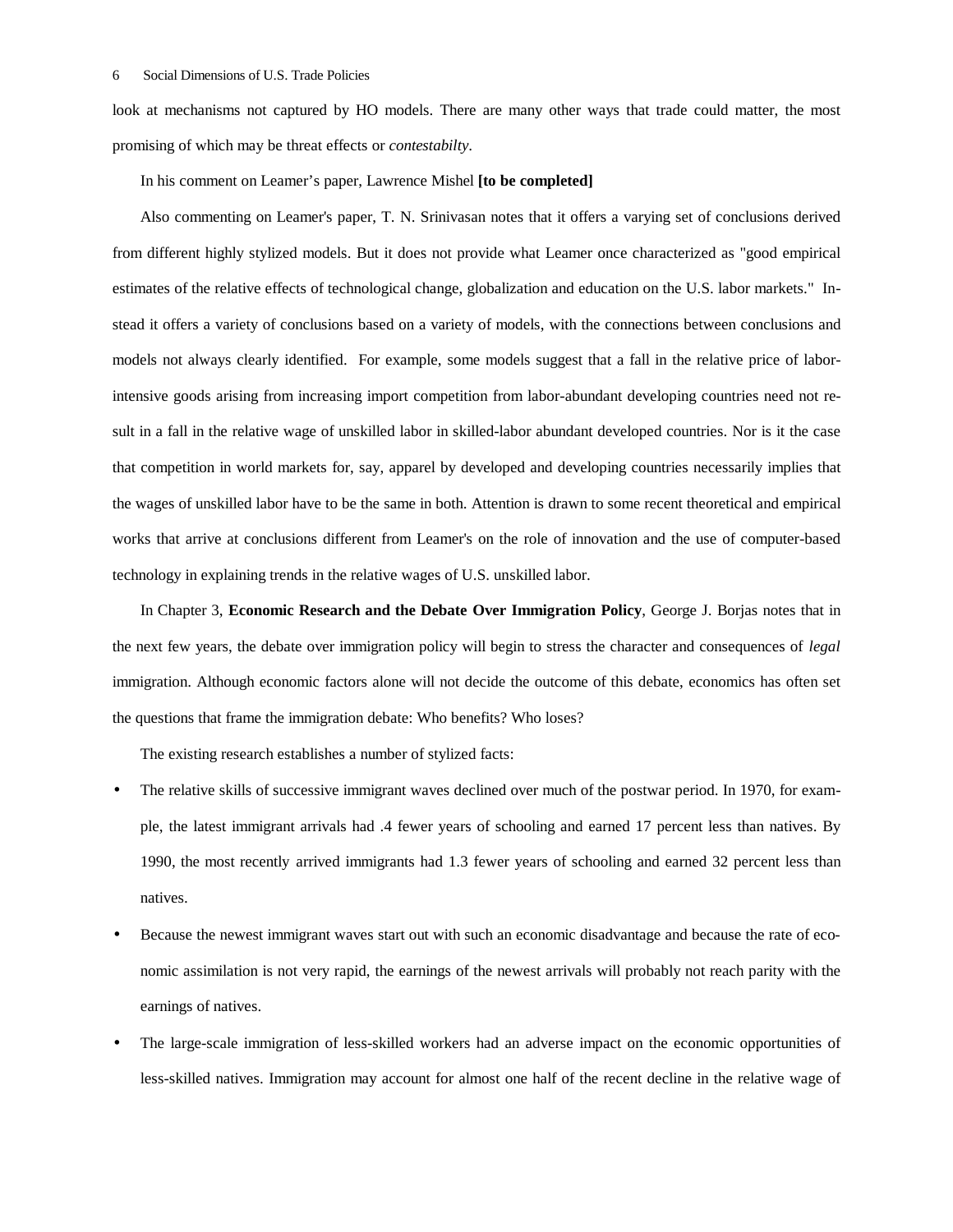high school dropouts. The new immigrants have higher rates of welfare recipiency than earlier immigrants, as well as higher rates of recipiency than natives.

The net gains from immigration are relatively small, on the order of .1 percent of GDP per year.

Borjas investigates the implications of these facts for immigration policy. He argues that every immigration policy must resolve two distinct issues: First, how many immigrants should the country admit? Second, which types of persons should be awarded the scarce entry visas? Before these issues can be solved, however, we have to ask ourselves: What does the United States want to accomplish with its immigration policy? In other words, what is the nation's objective function?

In the conclusion, Borjas stresses that if the social welfare function places a heavier emphasis on the well being of the U.S. native-born population, the "optimal" immigration policy would probably lead to a smaller immigrant flow, as well as a mix of immigrants more heavily weighted towards skilled workers.

In his comment, Jack Otero is in agreement with the main points made by Borjas, especially with regard to the importance of economic factors that condition the national debate on immigration. Otero notes that there is an apparent lull in this debate because of favorable economic conditions, but a variety of events could occur that might rekindle the debate. He calls attention to the special role that Hispanics play in the California economy especially and to their potential vulnerability as they are singled out in anti-immigrant political campaigns. He is also critical of the use of non-immigrant H-1 Bond D-1 visa programs designed to permit employers to bring in workers with specialized skills that may serve to undercut the employment and earnings of U.S. workers.

Jagdish Bhagwati, in his comment, disputes most of Borjas's claims on the effects of immigration and nearly all of his recommendations in regard to U.S. immigration policy. Bhagwati's differences arise on several issues: (1) Borjas's reliance on partial equilibrium rather than general equilibrium tools of analysis; (2) a range of theoretical and policy issues that have been considered by others in recent decades but are absent from Borjas's analysis; (3) Borjas's failure to consider ethical and sociological factors in his analysis; (4) Borjas's cautious and skeptical view of immigration; and (5) Borjas's view that U.S. policy should favor skilled over unskilled immigrants.

In **Chapter 4**, **U.S. Trade Adjustment Assistance Policies for Workers**, Gregory Schoepfle notes that since the early 1960s, the U.S. Department of Labor has maintained a variety of programs to assist displaced workers those with some labor market attachment who lose their jobs and are unlikely to be recalled—in finding new employment. In the case of those adversely affected by expanded international trade, special trade adjustment assistance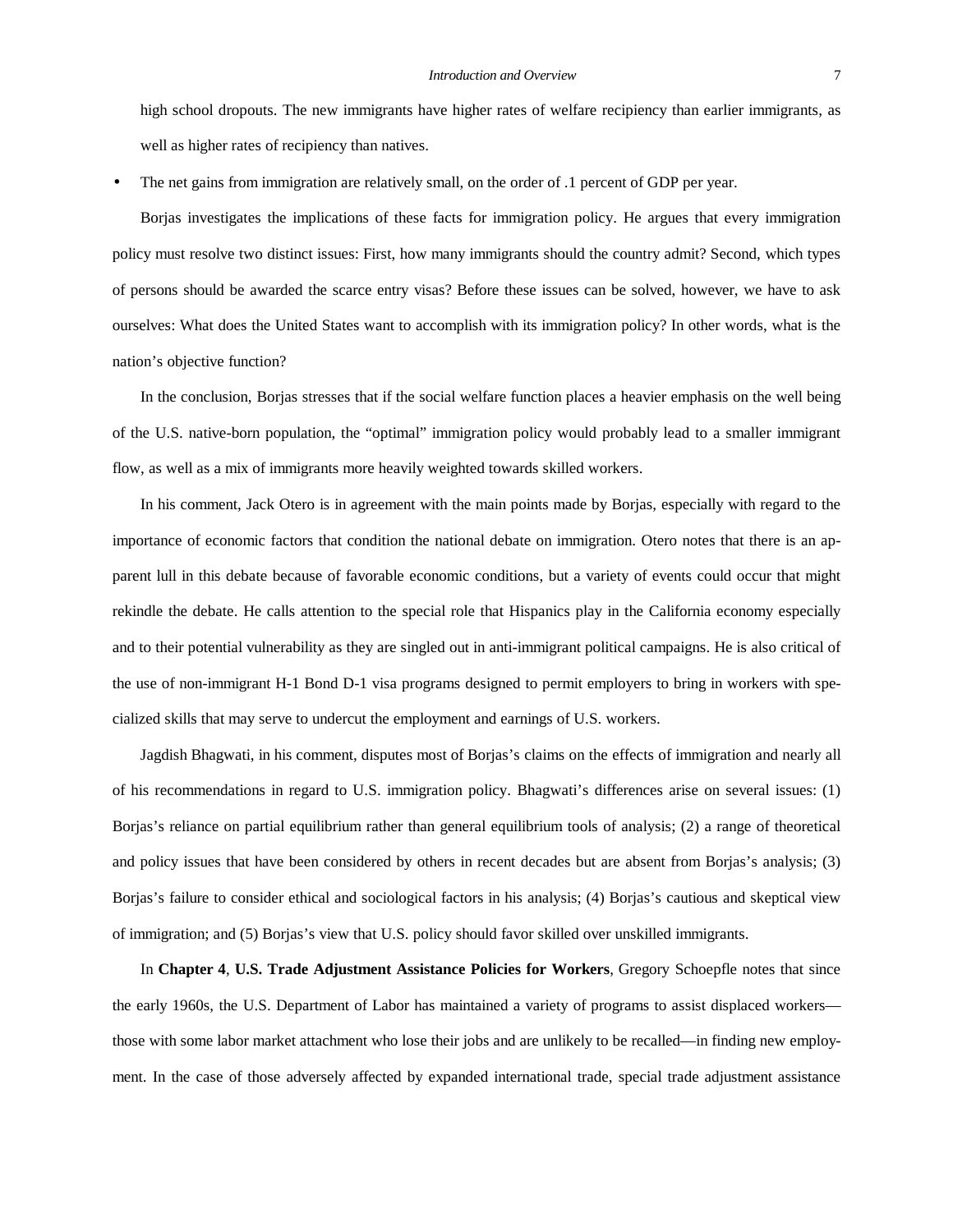programs have been established to meet their needs. Qualified dislocated workers are provided job search assistance, job counseling, retraining, and other supportive services to assist them in finding suitable jobs. Recipients may also receive income support while in training. The intervention of government in the process of worker adjustments, to both international trade and other changes in government policies, has been based on equity notions of compensating those injured by governmental policies undertaken in the national interest, improved labor market efficiency, and political efficacy in the pursuit of further liberalizations of international trade and investment policies.

The Trade Adjustment Assistance (TAA) program for workers displaced by U.S. imports was first introduced as part of the Trade Expansion Act of 1962, but the requirement to establish a direct link between specific trade liberalizations and a worker's dislocation resulted in few worker groups applying for assistance and even fewer being certified as eligible for benefits under the program. In 1974 legislation authorizing U.S. participation in the Tokyo Round of multilateral trade negotiations, TAA eligibility criteria and benefits were substantially streamlined and liberalized. Worker groups could now qualify for assistance if an increase in imports "contributed importantly" to their dislocation, i.e., increased imports— not necessarily linked to a specific trade liberalization— were an important cause but not necessarily more important than any other cause. With less stringent program requirements and procedures, TAA worker certifications began to increase rapidly. During the 1975-79 period, the permanently displaced were a fairly small portion of TAA recipients and the program provided mainly income support to workers on shortterm layoff who eventually returned to work with their previous employer. As a result, few certified workers took advantage of the program's retraining opportunities. Major changes were introduced to the TAA program in 1981 and the number of TAA petitions submitted and approved declined when income support benefits were reduced to the level of weekly unemployment insurance payments and were only available after exhaustion of regular unemployment benefits, making TAA a program of extended unemployment insurance with training. As conditions changed in the 1980s and trade-induced layoffs became more long-term and permanent, the assistance that was provided shifted more to a mix of income support and the provision of training and other reemployment services. Since in many cases reemployment meant finding a job in another industry or profession, training was emphasized and eventually required in 1988 for certified workers to receive extended income support.

To address workers' concerns about further North American economic integration under the North American Free Trade Agreement (NAFTA), a special trade adjustment assistance program was introduced as part of the NAFTA implementing legislation in 1993. This NAFTA-Transitional Adjustment Assistance (NAFTA-TAA) pro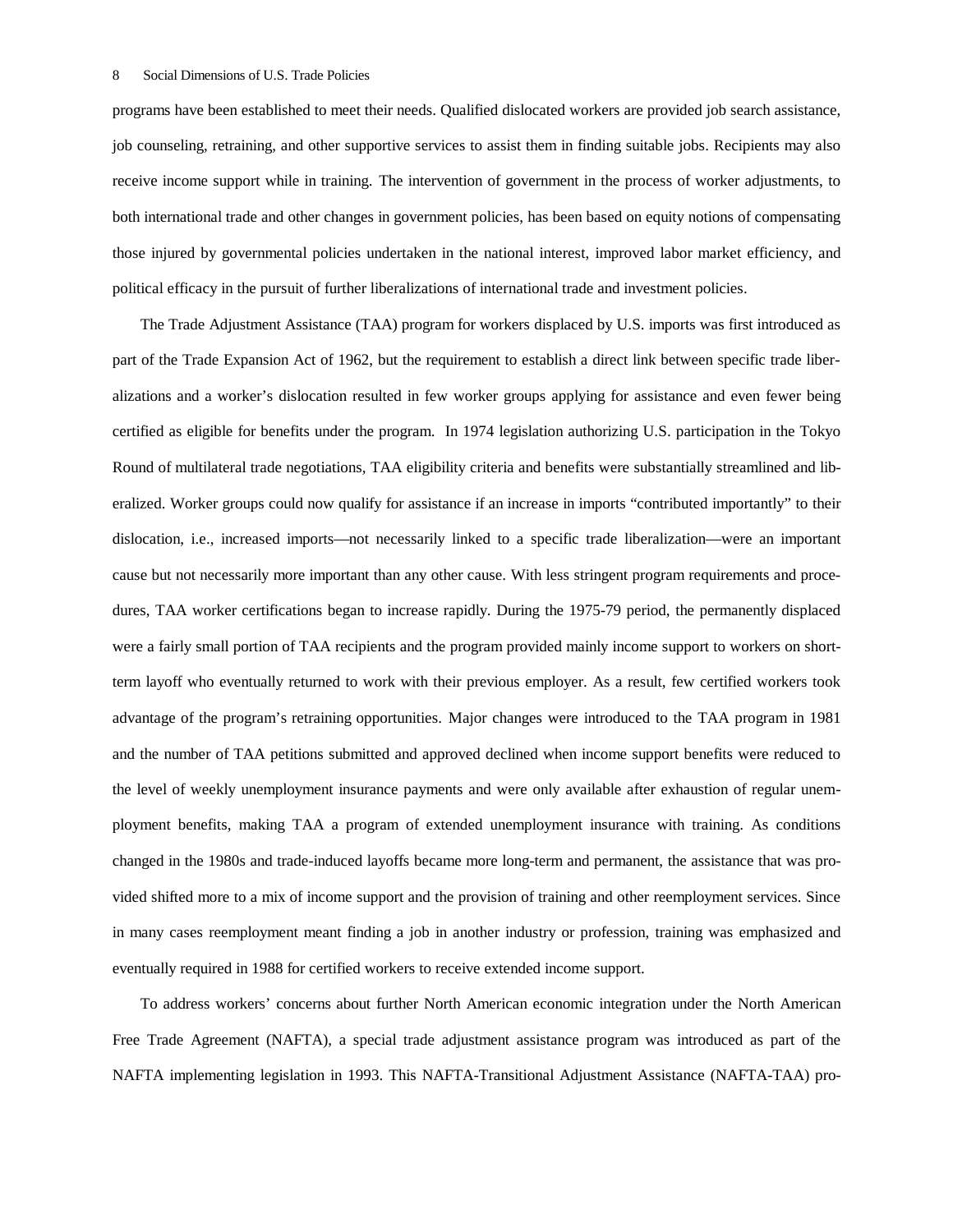gram provides early and rapid response by state units as well as the opportunity to engage in long-term training while receiving income support. Assistance is available not only to those directly affected by import increases from Mexico or Canada, but also to those affected by a shift in production to Mexico or Canada. In addition, assistance is available for secondarily affected workers in plants that provide materials to or process further the products produced by a directly affected firm.

While the benefits available to certified workers under the TAA and NAFTA-TAA programs are similar, program certification criteria and procedures differ slightly. Both programs are due to expire on September 30, 1998. The Clinton Administration has proposed extending both programs for 5 years and is considering measures to expedite the application and certification process and to improve the timing and delivery of assistance and services. Proposals have also been made to extend TAA eligibility to those affected by a shift in production to another country and to secondarily affected workers.

While trade-related worker dislocations may account for a small portion of all long-tenured dislocated workers in the U.S. economy, they may represent a significant portion in some manufacturing industries, and reemployment for some of these workers in the industry of their last employment may be more difficult than for other displaced workers seeking reemployment. For these workers, the income support payments and other adjustment assistance services (such as training, job search, and relocation allowances) may be vital in securing their reemployment.

Over the last quarter century, questions have been raised about the appropriateness, adequacy, and utilization of the TAA programs. Evaluations of the TAA program have provided mixed results on the usefulness of training, with some observing that provision of job search services may be more effective than training. Others have proposed additional modifications such as some form of wage insurance program to allay fears of displacement due to further globalization. What emerges from the popular debate and workers' concerns about globalization is a clear message to policymakers that they must take account of transitional adjustment costs and distributional issues (a more equitable distribution of the gains from trade and investment) in designing policies aimed at easing adjustments to changing economic circumstances brought on by globalization if they expect to garner popular support for further trade liberalization.

In his comment on Schoepfle's paper, Steve Beckman notes that UAW members have been important "consumers" of the Trade Adjustment Assistance program. That experience has led to the UAW suing the Labor Department numerous times over various aspects of the TAA process, including certification and regulatory interpretations. This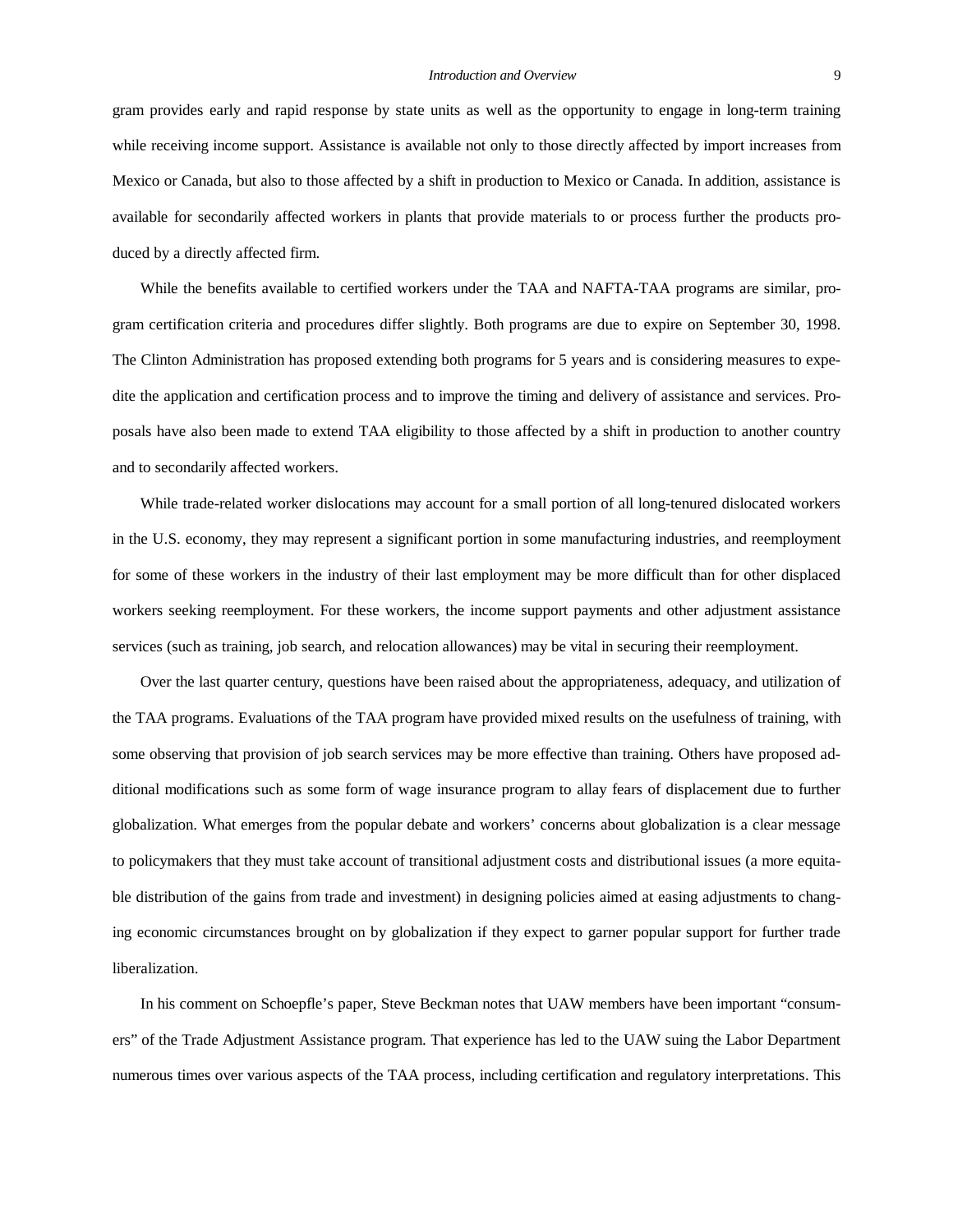indicates the contentiousness of the program, and its inadequacy in the eyes of those it is intended to benefit. Too few workers are certified for benefits due to the excessively narrow certification criteria. "Secondary workers," those making parts for products that are displaced by imports, remain outside coverage of the program despite the obvious connection between increased imports and their job losses. The reality of training opportunities often fails to live up to its promise. There are not enough effective training options available in the areas where workers have been laid off. The tight rules for the training requirement of the NAFTA-TAA program are a serious impediment to qualifying for benefits under that program.

While laudatory of Schoepfle's survey of the motives and programs for U.S. worker adjustment assistance and the special adjustment program under the NAFTA in his comment, J. David Richardson identifies a variety of recent studies that are especially deserving of attention and that are not covered by Schoepfle. These include analysis of job-mobility and earnings-insurance policies, studies of the effectiveness of different policies, equity issues, and how trade adjustment assistance programs actually impact workers. These new avenues of research, Richardson notes, suggest ways in which labor adjustment programs can be redesigned and improved in effectiveness.

In **Chapter 5**, John Kirton addresses the question, **Has Trade Strengthened or Weakened U.S. and Foreign Environmental Quality? The NAFTA Experience**. He notes that the experience of the United States under NAFTA shows that trade liberalization has a weak but positive effect on environmental quality, both in the United States and its partner countries of Mexico and Canada. An analysis of NAFTA trade liberalization that emphasizes the role of foreign direct investment, of the intervening processes of production, infrastructure, social organization and government policy in specific sectors, and of NAFTA's intergovernmental institutions demonstrates isolated instances of increased ecological pressure, but several channels and areas of environmental advance.

Consistent with recent findings about the environmental impact of trade liberalization in general, NAFTAassociated trade and foreign direct investment, through an intensification of comparative advantage and technology transfer, are fostering general region- and economy-wide positive environmental effects. Post-NAFTA trade is not concentrating in environmentally-intensive sectors, but in environmentally-friendly intermediate goods and service sectors, while NAFTA is not adding to the environmental burdens of the maquiladoras. NAFTA-induced FDI shows no migration to pollution havens or general tendency to concentrate in geographically stressed areas, but has encouraged environmentally-enhancing technology transfer, investment, subsidies and voluntary standardization among regionally integrated firms and industries.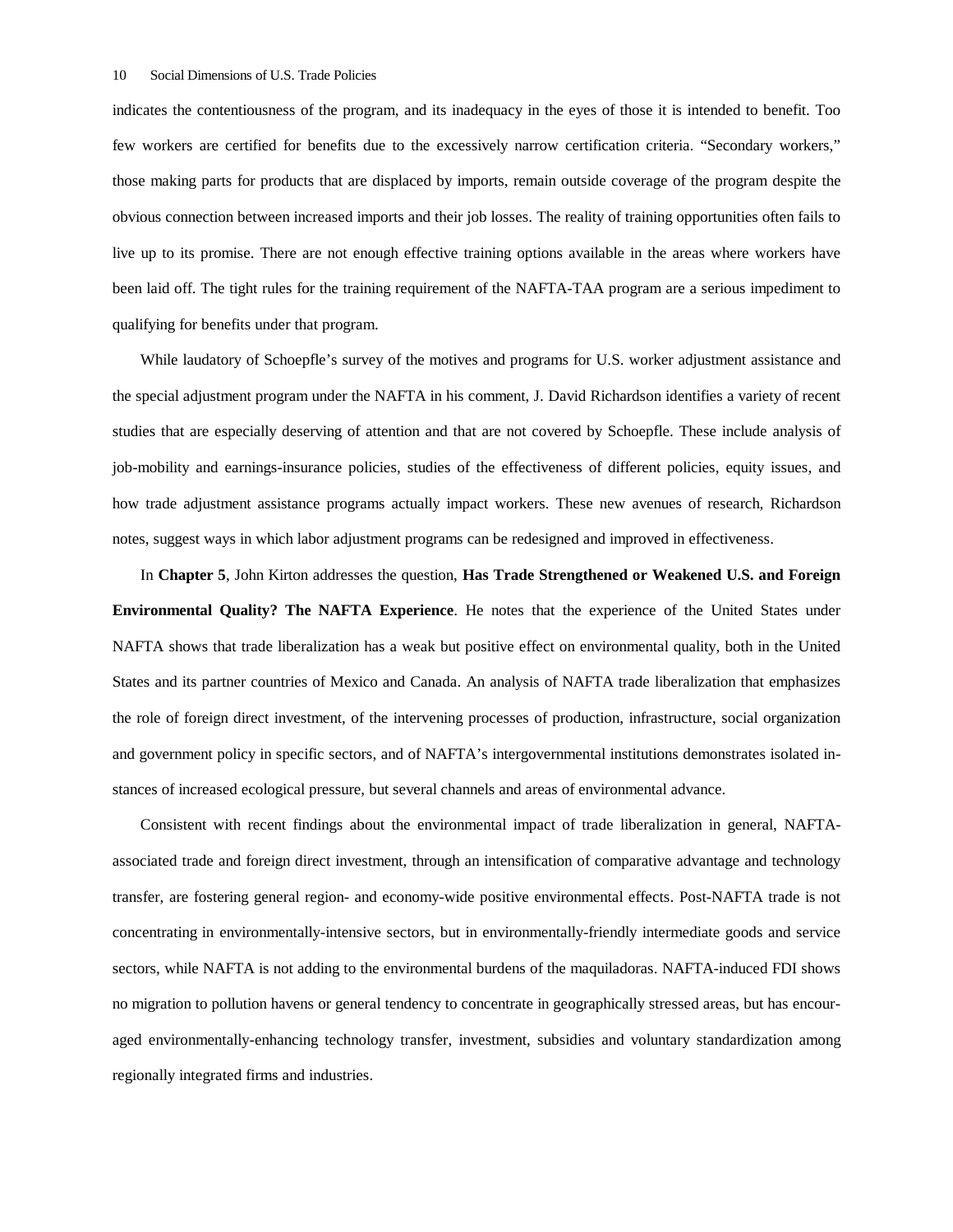Studies of how NAFTA-associated trade and investment flows interact with processes of production, management and technology, physical infrastructure, social organization and government policy in key sectors suggest generally favorable environmental impacts in the automotive and cattle-feedlotting industries, with outcomes in the electricity sector critically dependent upon national policy choices yet to be made.

Among the 50 trilateral intergovernmental institutions created or catalyzed by the core NAFTA (trade) agreement, those with the most direct environmental responsibility have had a mixed record in fostering a regular, balanced, trilateral communication, capacity building, high level regulatory convergence, and regional co-operation in multilateral forums and dispute management. The successful performance of bodies dealing with chemicals, in contrast to the poor performance of those in the automotive field and the mixed performance of those in agriculture, can be explained by the presence of visible ecological intervulnerability, a multilateral nest, government insulation from societal pressures, a functional need to harmonize in order to reap trade gains, low cost to powerful industries, MNC support, and the regional export interests of U.S. industry.

On balance, the record suggests that NAFTA's dedicated environmental organization, the Commission for Environmental Co-operation (CEC), has autonomously engendered balanced environmental co-operation and improvement amidst the trade liberalization brought by NAFTA. However, it has done little to foster tradeenvironment equality and integration, and is currently in danger of being rendered less effective.

In his comment on Kirton's paper, David van Hoogstraten agrees with most of Kirton's conclusions, although it is still relatively early to draw conclusions concerning the effects of NAFTA. Also, he notes that more documentation is needed in a number of places in the paper, particularly on the key issue of enforcement of environmental regulations and the lack of adequate resources in Mexico to achieve effective enforcement. In general, van Hoostraten views the NAFTA as an environmentally activist document, which is an objective sought by the U.S. negotiators. While it may be said that the NAFTA has had a week positive impact on the environment, there is concern about population pressures on the Mexican side of the border and resulting stress on the delicate and diverse ecosystem. Finally, van Hoostraten approves of the role of the NAFTA Committee on Environmental Cooperation (CEC) in publicizing information on environmental issues and urges that more attention be paid to these issues in the broader hemispheric context.

Also commenting on Kirton's paper, Alan Deardorff notes the importance of Kirton's conclusion that the NAFTA has not brought any significant environmental degradation and that the institutions created by the NAFTA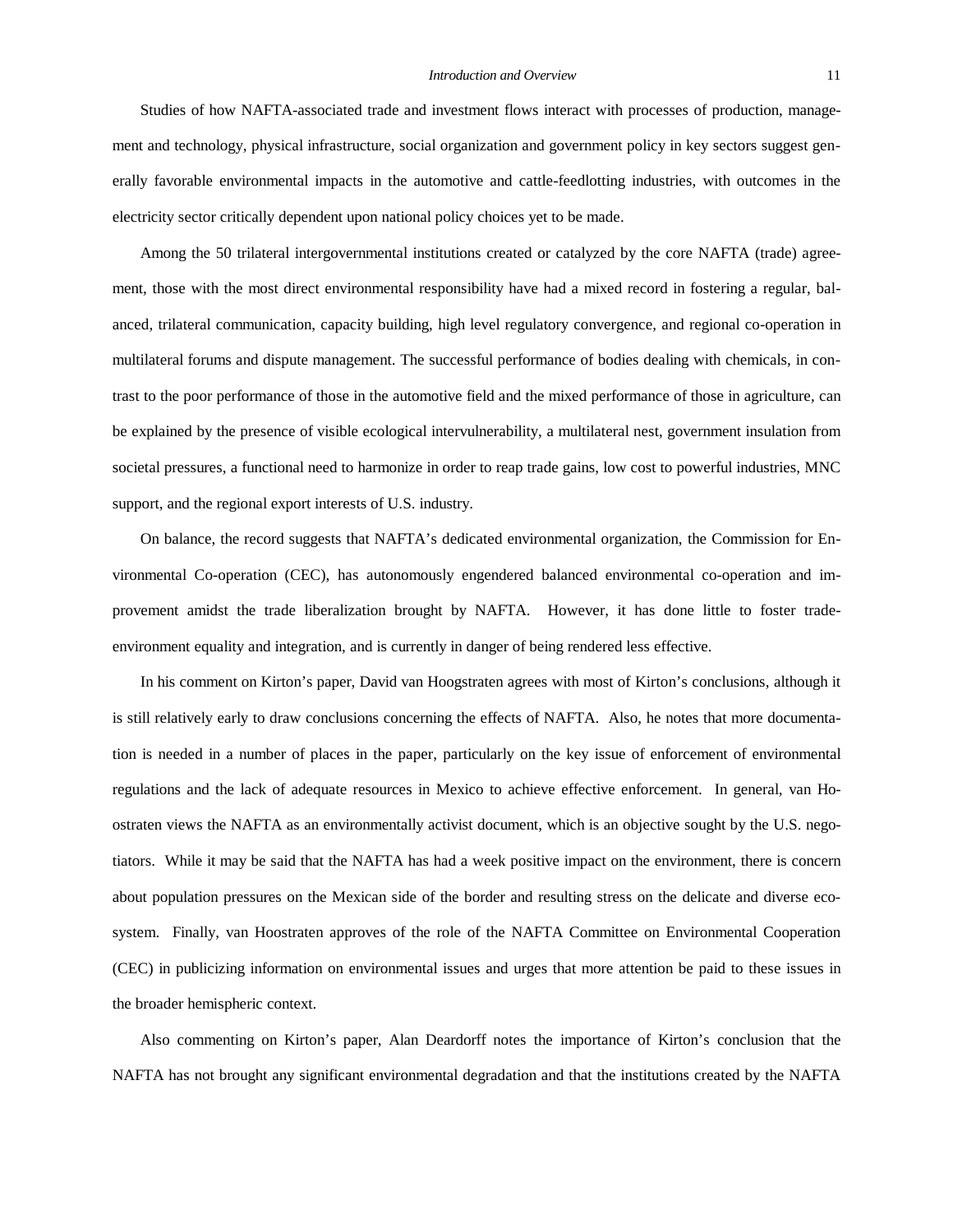have on the whole worked well to date. Aside from some questions about Kirton's terminology and the interpretation of his sectoral analysis of trade, Deardorff notes that it would have been useful to have conducted some ex post analysis to learn the mechanisms by which the NAFTA has affected the environment. That is, did the cleaner industries in Mexico tend to expand? Can it be established that techniques of production used in Mexico have become more friendly to the environment? How important was the peso crisis and subsequent decline in Mexican income and employment for the environment? Has the NAFTA in fact fostered a "race to the top" as Kirton suggests, and if so how? Deardorff offers some suggestions to explain why a race to the top may be occurring, but concludes that more information is needed to establish the facts and interpretations.

In **Chapter 6**, **The Role of Labor Standards in U.S. Trade Policies**, Gary S. Fields makes the following principal points:

- Absent an agreement on international labor standards, a stalemate is quite possible. On the one hand, it might not be possible to push trade liberalization forward, as most in the trade community want. On the other hand, the current world trading environment will not be rolled back, as some in the labor movement want.
- The international labor community has now coalesced around a set of "core labor standards" that deal with freedom of association and the right to organize and bargain collectively, forced or compulsory labor, equal remuneration for men and women, and non-discrimination in employment, and child labor. Minimum wages, maximum hours of work, and fixing other conditions of employment are *not* being called for at the present time. It would be well for those in the trade community to know what is and is not on labor's agenda. If these core labor standards or ones like them were to be linked to international trade, opposition to trade agreements might be overcome, helping international trade.
- The alternative to "core labor standards" would be a set of "international labor rights," defined by the criterion that it would be better to have no production at all than to have production using such "illegitimate means." Although such discussions are not prominent in international debate at the present time, they deserve discussion in the future.
- Wages, employment conditions, and other social benefits have improved dramatically for workers living in countries that have achieved rapid export-led economic growth. Of course, problems remain, which is precisely why those who have an interest in workers overseas seek to harness the strengths of both trade and labor standards to improve conditions for these groups.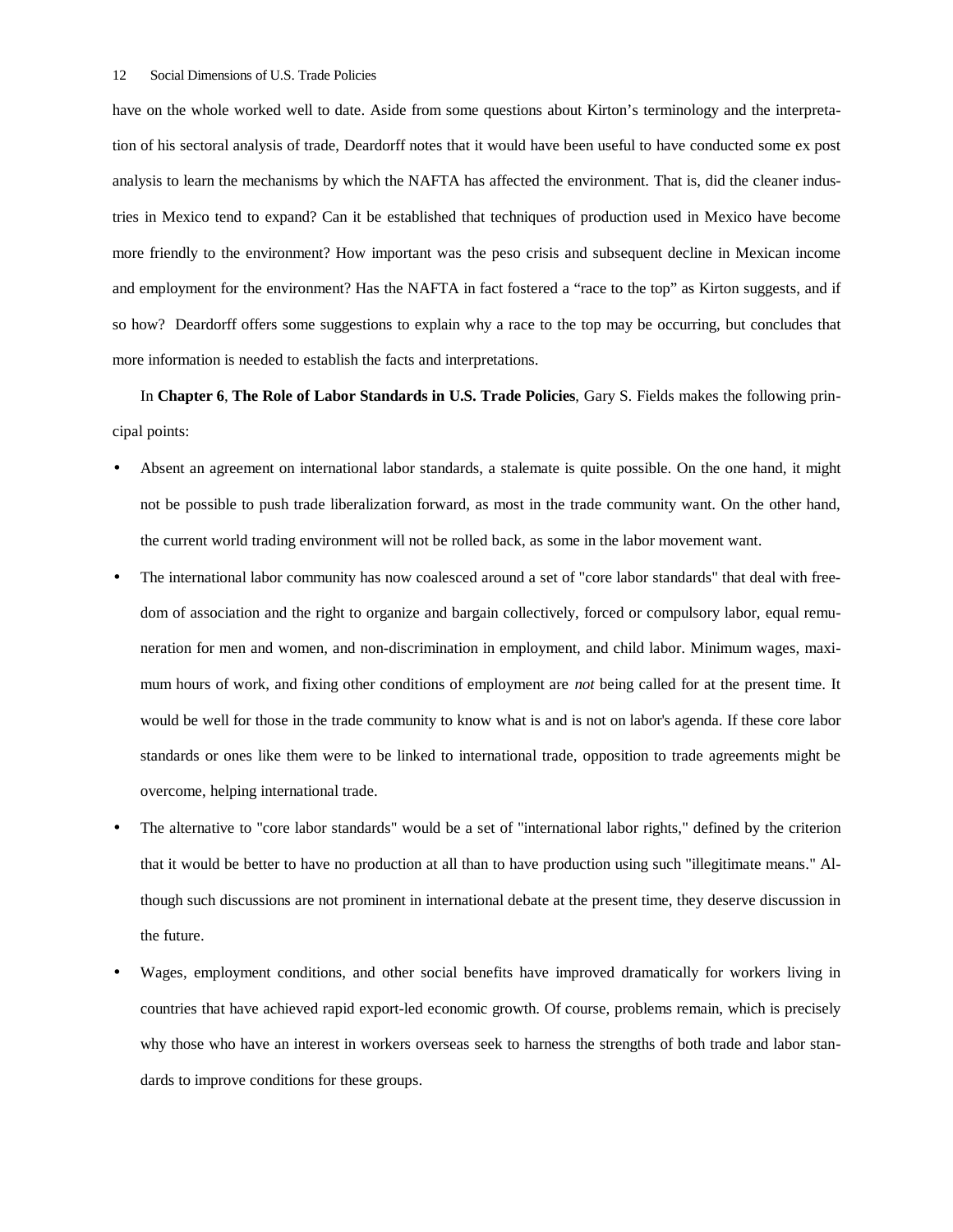• Although freer trade might be good on the whole for the United States, it is not good for all workers in the United States. The small number of people who are hurt a lot by freer trade have every reason to be much more vociferous in expressing their opposition to freer trade than are the large numbers who benefit relatively a little. Policies can be enacted that will mollify the opposition, and they deserve serious consideration. Absent such measures, the agenda of the trade community is seriously jeopardized.

In his comment on Fields's paper, Pharis Harvey is critical of relying on market mechanisms alone to deal with poverty, child labor, and other problems of poor countries. He also notes that the emphasis on trade expansion via Fast Track in the United States needs to take labor's interests explicitly into account. Harvey maintains that there exists a much broader consensus on what constitutes core labor standards than Fields implies. He is critical of Fields's suggestion that certain labor rights be declared inviolable on the grounds that the enforcement would be impractical. He suggests instead trying to determine whether enforcements and punishments can be devised that would help to improve compliance with labor rights. Finally, he is critical of Fields's reliance on economic growth as the primary vehicle for improving labor rights in the absence of explicit policies that are designed to improve labor rights. In this connection, Harvey's interpretation of the Korean growth experience is quite different from what Fields maintains has led to increased real wages and per capita incomes.

Dani Rodrik in his comment notes and provides empirical evidence suggesting that, while workers' earnings are determined by productivity, labor standards and civil liberties matter as well. He notes further the need to be clear whether the policy objective is to help workers abroad or instead to help domestic workers whose earnings might be impacted by low foreign labor standards. Under some conditions, he argues that gross violation of core worker rights abroad might be grounds for protecting the interests of domestic workers. Finally, he suggests that more attention be given to designing the best set of policy instruments for helping foreign or domestic workers.

In **Chapter 7**, **The Simple Economics of Labor Standards and the GATT**, Kyle Bagwell and Robert W. Staiger ask: how should the issue of domestic labor standards be handled in the GATT/WTO? This question is part of a broader debate over the appropriate scope of international economic institutions such as the GATT (and now its successor, the WTO), where member countries are considering proposals for a new round of negotiations that would move beyond GATT's existing focus on trade barriers and cover "domestic" issues such as labor and environmental standards and regulatory reform which have traditionally been treated with "benign neglect" within GATT. Such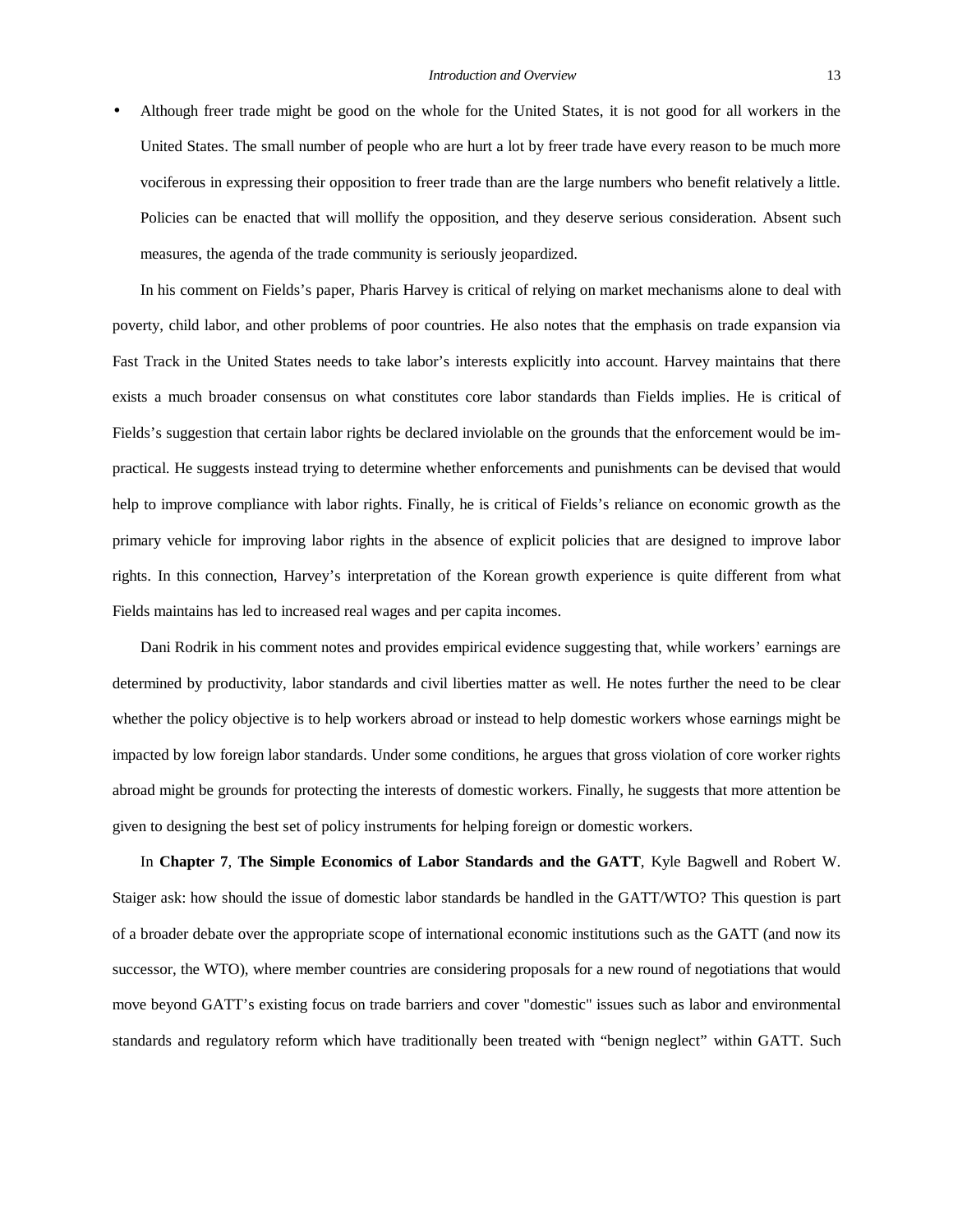proposals encroach on traditional limits of national sovereignty, and they raise fundamental challenges to the existing structure of international economic relations among sovereign states.

Bagwell and Staiger consider in their chapter several approaches to the treatment of domestic labor standards within a trade agreement. They use simple economic arguments to show that, while the benign neglect of labor standards within a trade agreement will result in inefficient choices for both trade barriers and labor standards, direct negotiations over labor standards are *not* required to reach efficient outcomes. Specifically, they describe two tariff negotiating structures that deliver efficient outcomes while preserving varying degrees of national sovereignty over policy choices. A first approach combines tariff negotiations with subsequent *Kemp-Wan adjustments*, under which each government is free to alter unilaterally its policy mix so long as trade volumes are not affected. A second approach adds to the first approach GATT's rule of *reciprocity*, under which subsequent to tariff negotiations each government is free to alter its tariff unilaterally, but its trading partner is then free to reciprocate with a tariff response that stabilizes export prices. They show that both approaches will deliver governments to the efficiency frontier, but that the second approach provides governments with greater sovereignty over their policy choices and bears a strong resemblance to the negotiating procedures spelled out in GATT.

In his comment on the Bagwell-Staiger paper, John H. Jackson expresses reservations concerning the conceptualization of economic efficiency as applied to child labor in view of the considerable cultural differences that exist across countries. He also questions the feasibility of lump-sum payments as a practical matter and the problems involved in implementing reciprocity in the Bagwell-Staiger analysis. Jackson's view on labor standards is that they must become internalized within the GATT/WTO process. The question becomes one of how this can be most effectively accomplished. He discusses several possible approaches, but acknowledges in the final analysis just how difficult it will be to deal with issues of labor standards in the GATT/WTO. This is especially true because of the fears of many developing countries that the United States and other major industrialized countries will use issues of labor standards to respond to domestic protectionist pressures.

Also commenting on the Bagwell-Staiger paper, T. N. Srinivasan notes that they have applied the same methodology to analyzing labor standards as employed in a series of papers analyzing the roles of GATT's principle of non-discrimination, and the ill-defined notion of reciprocity in multilateral trade negotiations on tariff reductions in reaching an efficient (Pareto Optimal) and stable outcome. However, with two policy instruments (viz. tariffs and labor standards) at the disposal of the governments, if they are free to set one of them unilaterally in a non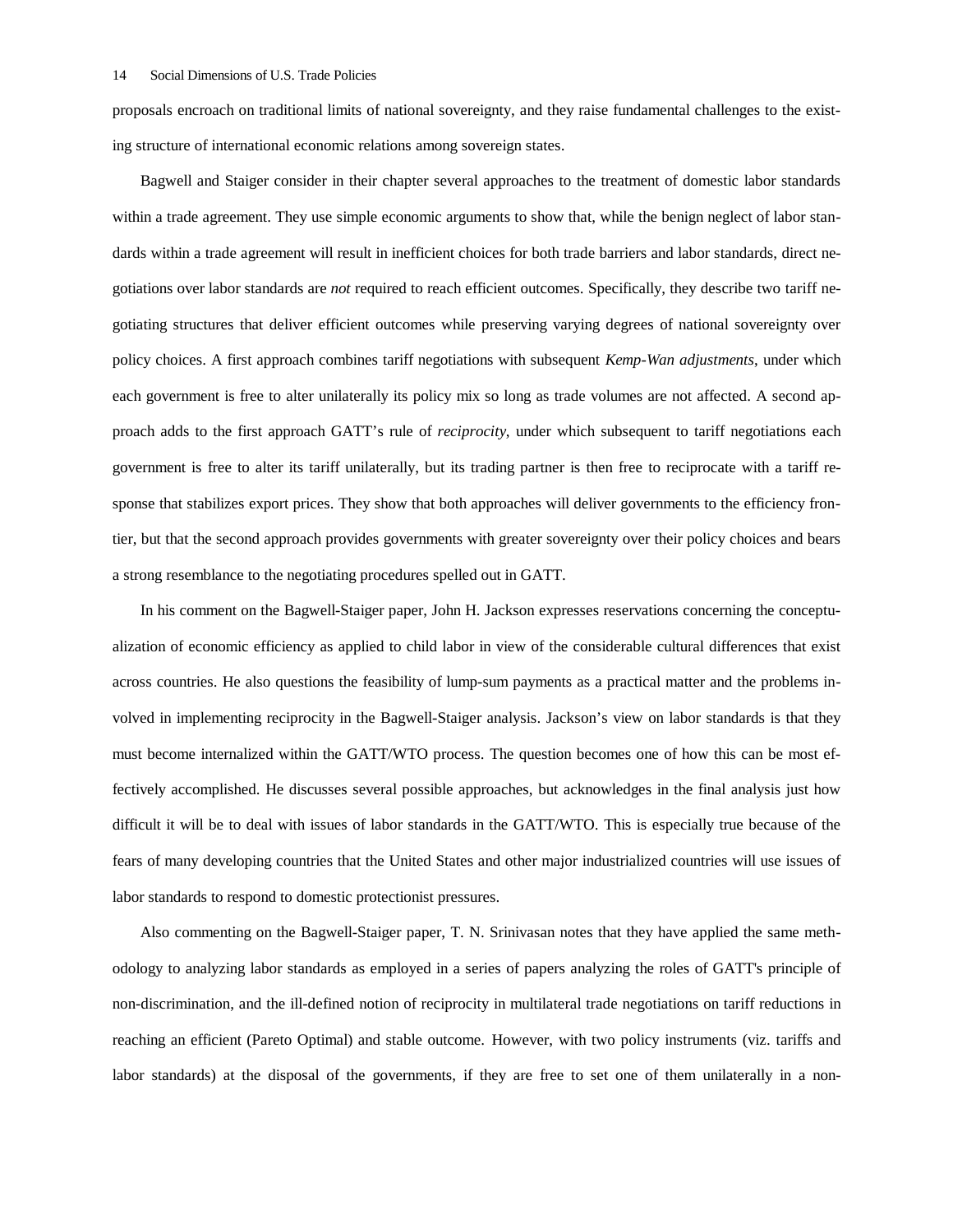cooperative fashion, it is intuitive that negotiations to set the other instrument will result in neither instrument being set at levels consistent with efficiency. The choice of the two instruments, one of which is a purely domestic policy instrument, has to be linked to get around this problem. The authors propose three such linkages, two of which allow some freedom for countries to choose labor standards unilaterally. However, the authors' modeling of labor standards does not take into account some essential features. An alternative model that incorporates these features is set out in an appendix. Srinivasan agrees with the authors that using trade sanctions to enforce labor standards is harmful and unnecessary. Doing so is to take the first step on a slippery slope of avoidable and welfare-worsening use of trade sanctions to enforce other purely domestic policies.

In **Chapter 8**, **A Transactions Cost Politics Analysis of International Child Labor Standards**, Drusilla K. Brown addresses some of the issues that pertain to the treatment of child labor in the international arena. A review of the standard prescriptions for reducing child labor provides little hope that the welfare of children can be improved in the absence of world-wide economic growth, development and increased adult wages.

Familiar prescriptions such as import tariffs levied against goods produced with child labor are likely to leave children with lower wages and/or in more damaging occupations. Similarly, product labeling, intended to identify goods produced without child labor, can have adverse consequences for working children. If the premium paid for labeled products is not sufficient to compensate firms for the cost of using adult labor only, then no firms will label. If the premium paid for labeled products is just barely sufficient to cover the cost of using adult labor only, then all of the label premium will be dissipated by the use of an inefficient technology. Some firms will use only adult labor and label their products to that effect, but the wages and employment of adult and child workers will be unaffected. If the labeling premium is more than enough to compensate firms to shift to adult labor-only production, then adult wages will rise and child wages will fall. Children will be made better off only if the increase in adult wages is sufficient to place family income above the threshold level where child labor begins to decline. As a consequence, if the labeling premium is effective in improving the welfare of children the reason is that the label premium raises family income, not because it provides a disincentive for firms to hire children.

The allocation of the task of monitoring child labor to the ILO rather than the WTO is also analyzed using the transactions cost politics approach. One interpretation of the separation of the dual tasks of monitoring trade and labor standards between the two agencies stems from the fact that fair trade standards can be established without regard to level of income of participating countries. This is not the case for many labor market outcomes which de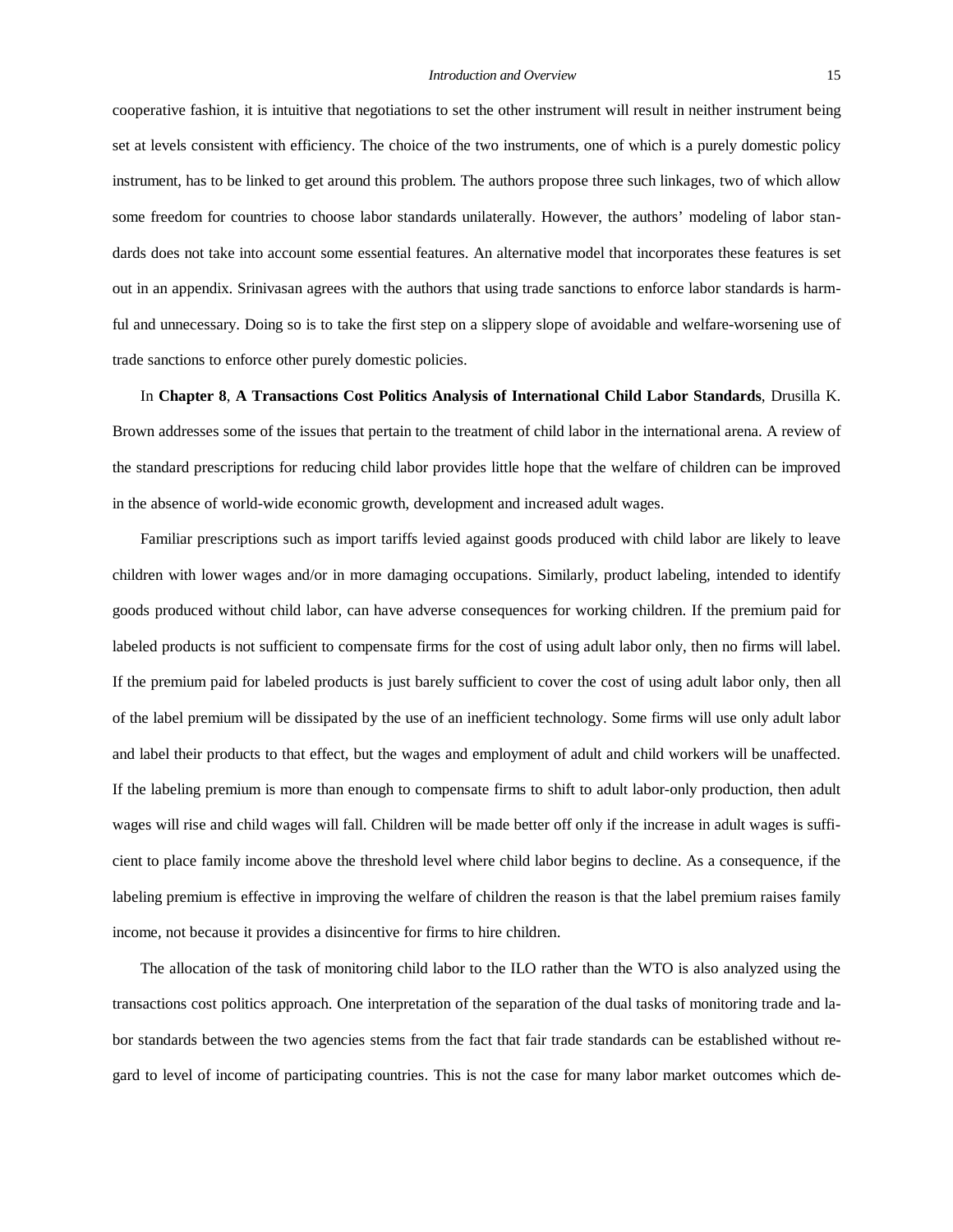pend critically on the level of economic development. As a consequence, compliance with fair trade standards is more easily observable than compliance with labor standards. In an agency with the responsibility of monitoring both trade and labor standards, compliance with trade standards would receive closer scrutiny, while labor markets would be inadequately monitored. However, as a historical matter, the separation of monitoring tasks between the two agencies has been sought by those principals who want little or no monitoring of labor standards, not by those principals who seek greater monitoring of labor practices.

An alternative explanation is that the separation of monitoring tasks across agencies stems from the fact that international agencies are controlled by multiple principals. The United States has sought both to include labor standards in the WTO and to use a logical connection between labor market practices and WTO rules to enforce those standards. The U.S. position has been ardently and successfully opposed by developing countries who fear that the United States is motivated by an attempt to protect domestic labor from low-wage competition. The discrepancy between the abilities of the principals to agree on trade rules compared to labor standards argues in favor of high trade standards with strict punishments for violations and labor standards with weak punishments. However, the United States was unable to pre-commit successfully not to exploit the incompleteness of the WTO charter and apply strict punishments to labor standards violations.

Partitioning the labor and trade monitoring tasks between two agencies allows each standard and the associated punishment for deviations to be set at the highest level to which the principals are able to agree. The comparatively strict rules of the WTO reflect the high degree of consensus for an open trading regime. The consequent ease of monitoring improves compliance. By comparison, the low level of agreement on labor standards is reflected both in the weak language of the ILO and the absence of any meaningful enforcement mechanism.

The final issue discussed is that of agency shopping. The United States, having failed to achieve its objectives with regard to labor standards in the WTO, has most recently turned to the IMF as a vehicle.

In his comment, Mark Silbergeld expresses a number of points of agreement with Brown's paper, including the view that child labor is perhaps the most painful aspect of poverty, but that there are very difficult cultural aspects to consider in dealing with the problems of child labor and a danger of introducing measures that may turn out to worsen the situations of some child laborers. He also agrees that the WTO may not be an effective forum for addressing the issues. In addition, however, he expresses disagreement and notes some considerations that Brown omitted. These include the need to take a broader social view of the problems of child labor, the need to improve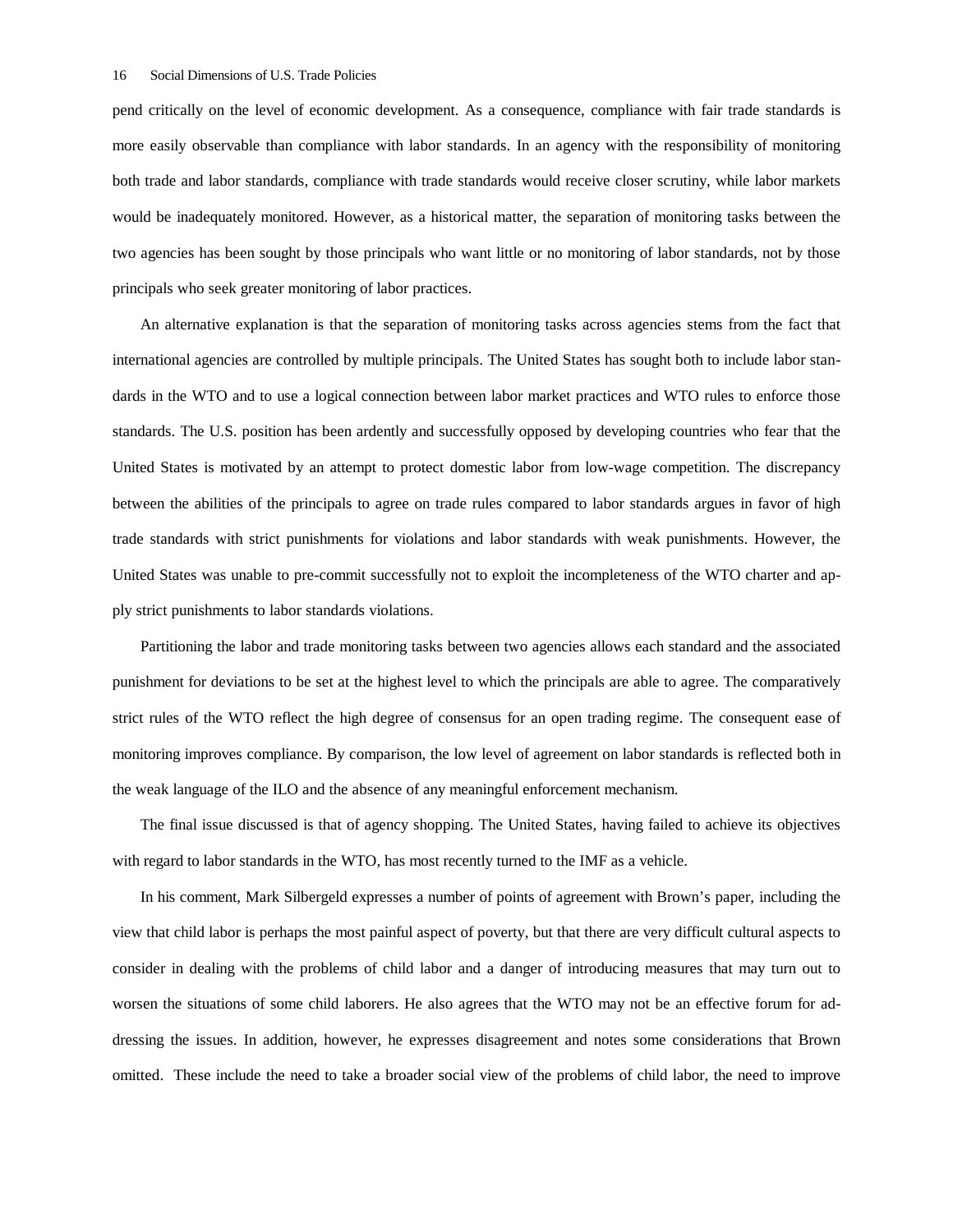general working conditions for all workers in developing countries and to provide better information on labor market conditions, the need for better provision of information to consumers about the use of child labor, and the political necessity of using trade actions to deal with abuses of child labor as a means of gaining public acceptance of trade agreements.

Also commenting on Brown's paper, Avinash Dixit establishes conditions under which industrial country protection may be counterproductive and aggravate problems of child labor in developing countries. He acknowledges Brown's use of transaction cost ideas and her argument that it would be preferable to use separate agencies (i.e.., the ILO and WTO) to deal with labor standards and trade rather than assign both of these to a single agency such as the WTO. But he notes that Brown's analysis needs to be broadened especially to take into account what he calls the repeated game of common agency that will engender cooperation among the principles in providing credible penalties for countries that do not adhere to the disciplines involved. He argues finally that the best way to eliminate child labor is for the United States and other advanced countries to foster trade expansion and foreign direct investment so as to increase the demand for labor and raise adult incomes in the developing countries.

**Chapter 9** contains remarks of a group of panelists providing their perspectives on **The Role of Interest Groups in the Design and Implementation of U.S. Trade Policies.**

Claude Barfield notes that U.S. trade policy provides a rich and fascinating chronicle of the intermix of policy objectives played out and reshaped by strategically placed political actors and interest groups. Compared to other countries, the U.S. system is more open and interest-group friendly, and the role of interest groups in the trade area has increased dramatically in scope and depth. Because the trade policy bureaucracy, centered especially in the Office of the U.S. Trade Representative (USTR), is relatively small, the U.S. government is dependent on interested parties for analysis and for support of actions to further trade liberalization or deal with infractions of trade rules by trading partners. It is also the case that ever closer relations between U.S. trade officials and the private sector have been mandated in the successive trade acts since the 1970s. There have been positive consequences of increased private sector involvement particularly in liberalizing trade and enhancing access to foreign markets. But there have been negative consequences as well. One example is the 1987 Semiconductor Agreement with Japan, when powerful companies promoted welfare-reducing trade interventions. Other examples include very strict insistence on reciprocity as in the WTO financial services and telecommunications agreements and the decision to pursue the Multilateral Agreement on Investment (MAI) in the OECD. But, granting various negative consequences, Barfield con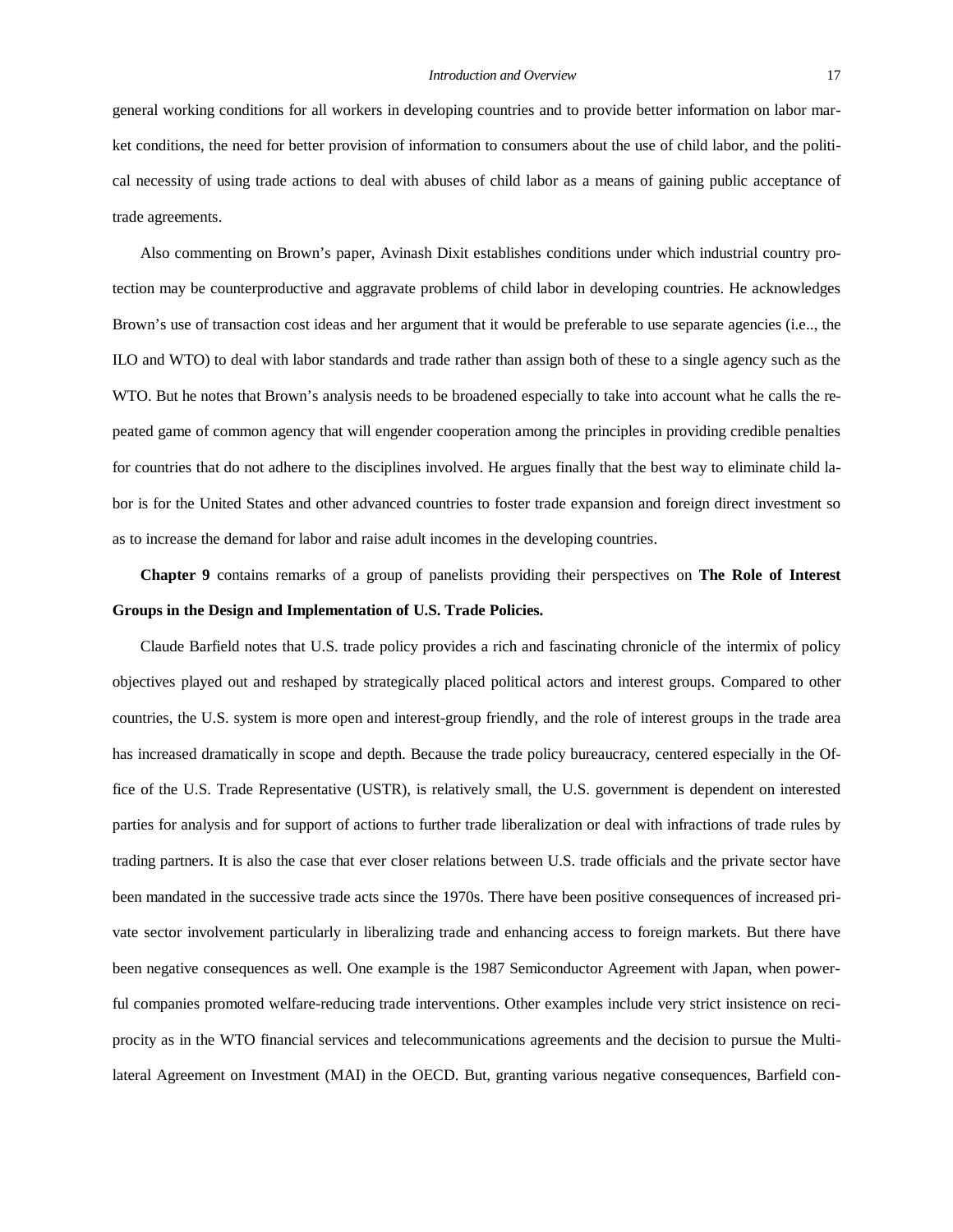cludes that the present system of random intervention by interest groups is preferable to an expanded and more powerful government trade bureaucracy.

In her remarks, Phyllis Shearer Jones draws on her four years of experience with IBM as a program director for international trade and two and a half years as Assistant USTR for Intergovernmental Affairs and Public Liaison. She notes that the North American Free Trade Agreement (NAFTA) debate provided a wake-up call for the supporters of freer trade and discusses how IBM mobilized its employees and suppliers to back NAFTA and to counteract the activities of the anti-NAFTA interest groups. There is a need for continuous involvement of interest groups favoring freer trade to avoid starting from scratch every time a new liberalization effort is to be undertaken. Her experience with USTR leads her to ask what makes some interest groups more effective than others in achieving their trade policy objectives. In her judgment, interest groups are most effective when: their message has emotional and intellectual appeal; active support can be enlisted from members of Congress, the Executive Branch, and the media; a large and influential constituency can be mobilized to demonstrate their support; the message for or against a particular policy measure is short and succinct; and the groups are continuously actively seeking their objectives.

Robert Naiman addresses the question of the role of "public" interest groups in U.S. trade policy. He notes that organizations such as Public Citizen take every opportunity available to call attention to what he refers to as the "… failed economic model, the failed trade model, the deformed model of democracy which is being pushed by the Clinton Administration, the multinational corporations, the leadership of both political parties, the professors of economics." For this purpose, he uses the example of how the negotiations for the Multilateral Agreement on Investment (MAI) were conducted in secret and how the exposure of the MAI to public scrutiny resulted in the disruption of the negotiations. He is critical of the role that the International Monetary Fund may now play in pursuing the MAI agenda under the guise of capital account liberalization. Citing the public opposition to President Clinton's request for fast-track negotiating authority in the fall of 1997, he chides the advocates of freer trade for their dogmatic insistence on the need for better and more effective public education and their arguments about the gains from trade and compensation of the losers from freer trade.

In his panel remarks, Mike Jendrzejczyk notes that human rights groups believe that U.S. trade policy is relevant to their objectives. These groups try to influence U.S. policy via publicity, providing documentation to policymakers (at USTR, on the Hill, and to other relevant agencies) and meeting with government officials. Minimally, the groups press for consistent, effective implementation of U.S. trade laws such as GSP, OPIC, and MFN that take into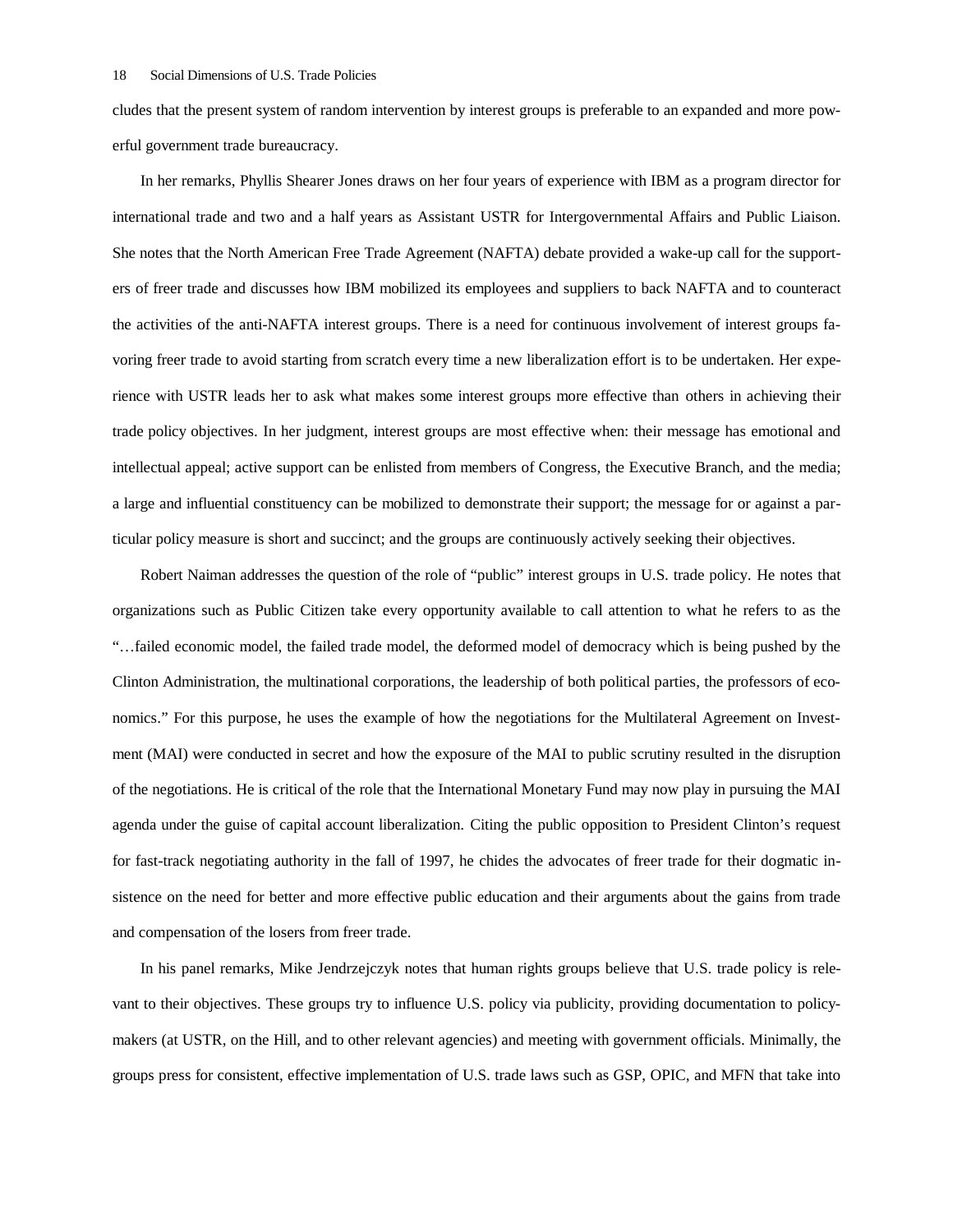account human rights and/or worker rights. But in addition, the groups have tried with mixed success to influence multilateral trade organizations, for example, the Asia Pacific Economic Cooperation (APEC) forum and the issue of China's entry into the World Trade Organization.

Nancy Dunne, in her panel remarks, writes from the perspective of a *Financial Times* journalist. She praises interest groups for making her job easier because they provide so much useful information via press conferences and press kits. She notes further that interest group coalitions are usually very effective in getting their case before the Congress and members of the Executive Branch and for their contacts with journalists. Of course, there are many different interest groups with different agendas, which makes it necessary for the journalist to try to balance conflicting views. Interest groups also tend to stick with issues for long periods of time and make efforts to communicate their views to the public and the press. Dunne concludes by noting that non-economic interest groups have become increasingly important and active on issues of trade policies. Thus, whereas trade policy was once a backroom issue inside the beltway, this is no longer the case. Trade issues have now gone to the court of public opinion.

#### **III. What Have We Learned?**

As we expected and hoped, the conference brought together people with a wide range of interests and opinions, and the discussion was lively and informative. There was a great deal to learn from the papers, the discussant comments, and the group discussion. The interested reader will therefore have to read the papers carefully to get maximum benefit from these exchanges of views. However, we will try to report here a few of the lessons that we think we learned ourselves from the experience. Others, no doubt, will have learned different things, and will disagree with some of what we say below.

Indeed, it is precisely that disagreement that may be the most important message that we got from this conference. Almost everyone agrees that social issues, including especially labor standards, are now permanently a part of any discussions of trade policy, whether they are pleased with that development or not. But they disagree strongly from that point on, regarding whether and how social issues should be linked with trade issues, and even regarding what society's objectives concerning many social issues should be.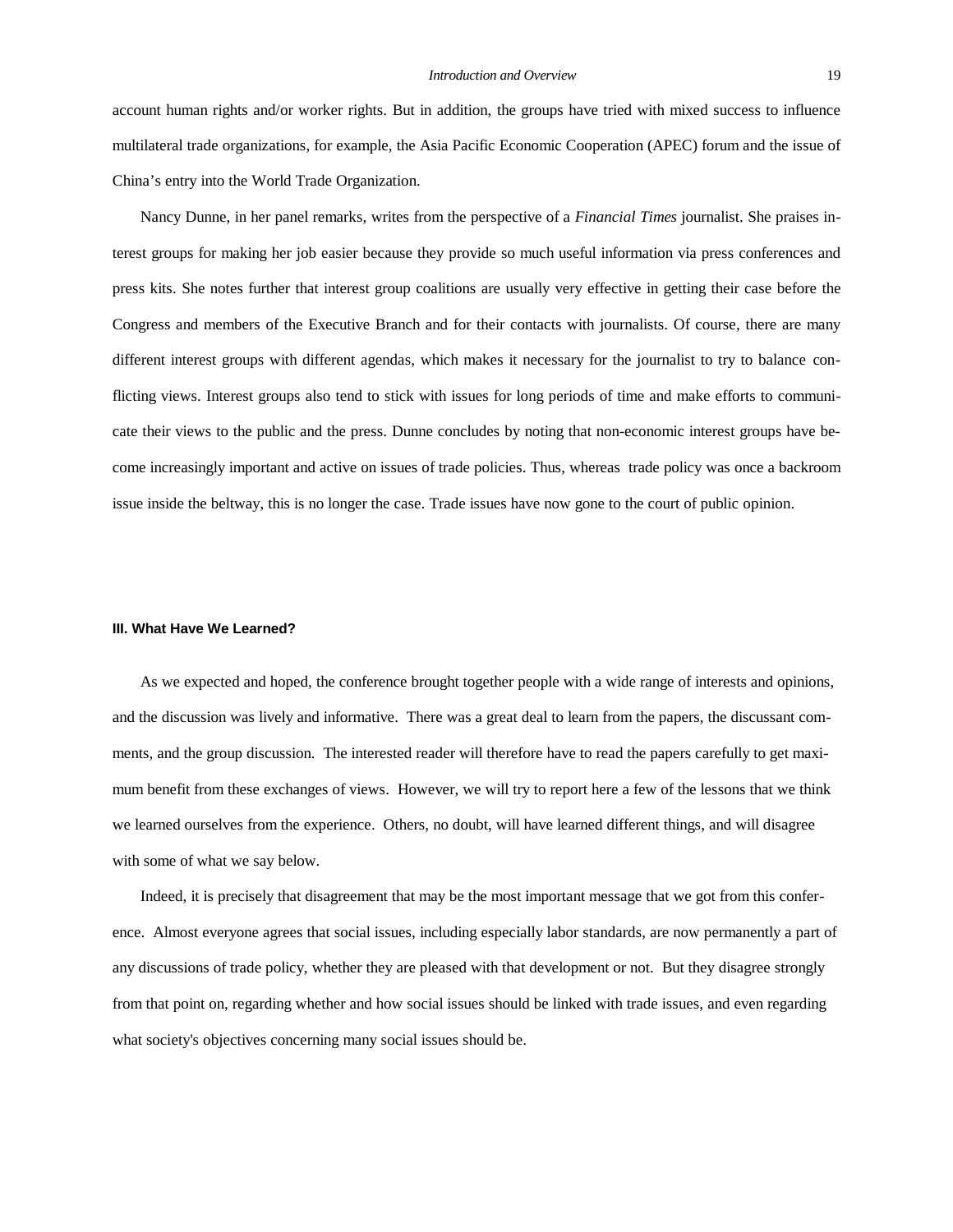#### 20 Social Dimensions of U.S. Trade Policies

As trade economists, we are accustomed to discussions in which the intellectual case is clear and both the objective and the means of achieving it are largely agreed upon. That is, national (consumer) welfare is the objective, and free trade is the means. For half a century, GATT negotiations worked to move the world in this direction, and the only dispute was how quickly one should move vis-a-vis one's trading partners. There were frictions, of course, and many pressures from within countries to slow down the process. But these were understood to be only that, not genuine competing national interests.

That was fine, apparently, as long as trade was a side show in the international economic panorama. But as trade barriers have come down, as developing countries have become a larger and more open presence in the global economy, and as technological innovations have linked national markets more closely than ever before, trade has moved to center stage. Trade now matters for many domestic issues, including this social dimension, and the domestic issues interact inextricably with trade. Trade policy can no longer be made in isolation, for its domestic and social implications are manifest. In the conference, we learned about many of these implications.

To grapple directly with these issues along with trade however, is far more difficult than are the problems of trade policy alone. We must worry not only about a broader range of problems and also policies. But also, the objectives in these social dimensions are often much less clear than we are used to for trade alone, because they require tradeoffs. We deplore children in developing countries having to work, for example, but we also are critical of depriving them of the income that may be keeping them alive. We all want a clean environment, but not perhaps at the cost of pushing the poorest of countries further into poverty. Human rights are sacrosanct, but so too is national sovereignty. Of course we want the poorest among us to have higher incomes, but should this be accomplished with higher wages, and at what cost in terms of economic efficiency and longer-run growth for all? In all these cases, we must perform a balancing act among competing objectives, and disagreements about the right balance are inevitable. Add to that our limited understanding of how various issues do in fact interact, and it is not surprising that the usual policy consensus among trade economists was noticeably absent at the conference.

In spite of ten years of research by trade and labor economists, for example, we still do not really know how globalization has affected wages. Nor, therefore, do we know what to do about it, if anything. The effects of immigration on wages are, it seems, even more controversial, involving as they do a more direct confrontation between groups of affected workers. Most do seem to agree that workers who are displaced by trade and related aspects of globalization should be helped in some way, but there is disagreement about the effectiveness and adequacy of our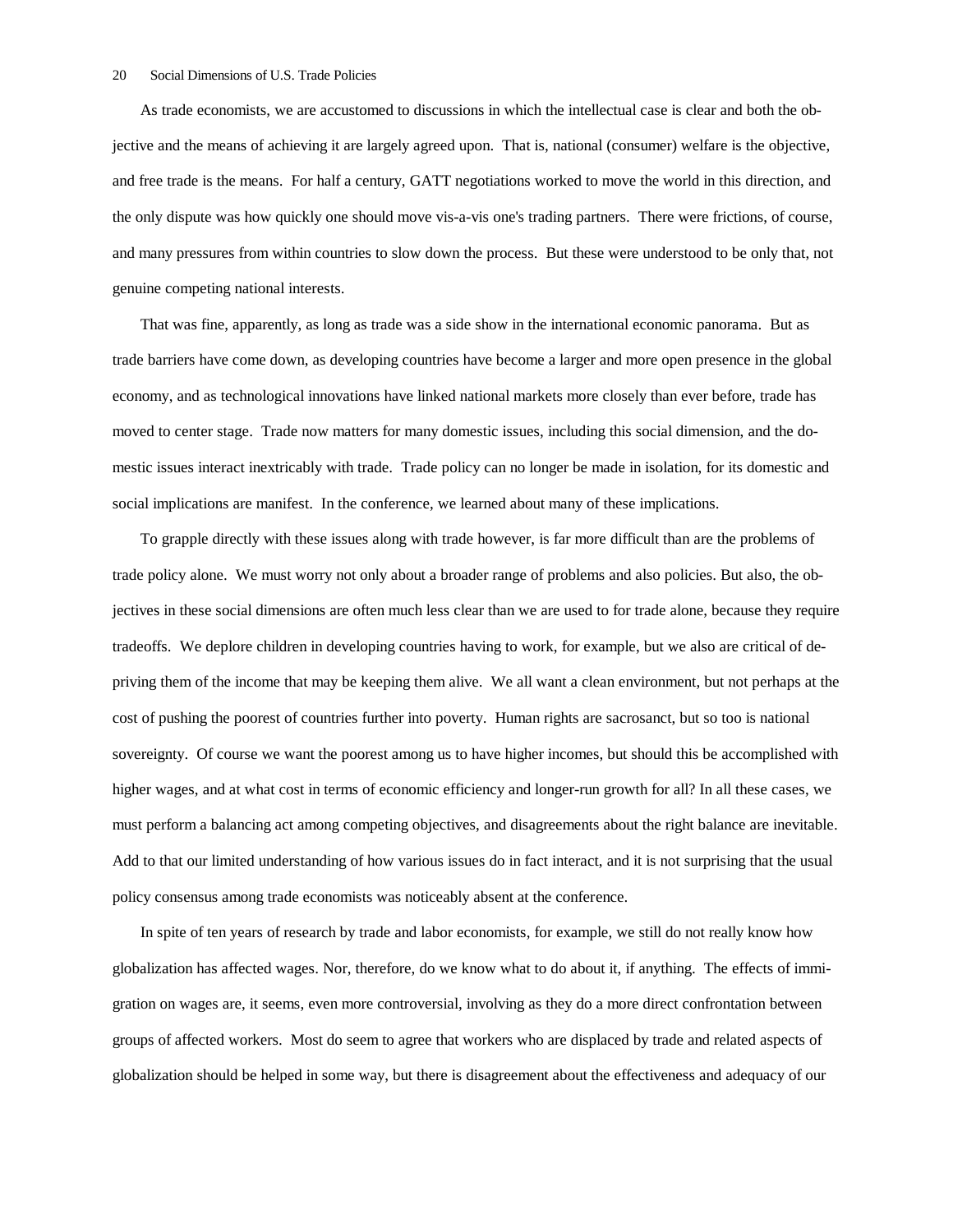existing TAA regimes. It is difficult to infer from any of this what exactly should be done. But it does seem clear that future changes in trade policy will have to acknowledge and deal with their implications for wages, more than they have in the past.

Labor standards abroad seem to be here to stay as part of negotiations on trade, whether or not they become incorporated as a formal part of the WTO institutional mechanism. Several of the papers in the conference examined how the interaction between trade and labor standards could be structured, but again there was far from a consensus.

It seems unlikely, therefore, that academic discussion will ever achieve the same kind of agreement on the interaction between social issues and trade that it has had on trade alone. That being the case, policy decisions will be guided even less by economic science and even more by the interactions among the groups involved and between them and policy makers/negotiators. At the conference we got a glimpse of how this interaction works, primarily in the panel discussion at the end.

It is clear that the advocates for particular interests play an important role in Washington and presumably elsewhere as well. This has been true for trade policy for a long time, as we learned from Phyllis Shearer Jones. Until now, when trade could be considered on its own merits alone, the intellectual case for liberal trade also played an important role, much to the frustration, evidently, of Robert Naiman. But as social issues have come more into contact with trade, we may expect the views expressed by Naiman and others with a similar agenda to become increasingly influential. On the other hand, at present it appears that those advocating different social objectives also disagree on whether trade is an obstacle to, or a facilitator of, their objectives, as witness Mr. Jendrzejczyk versus Mr. Naiman. As long as that remains the case, the outcome of these policy debates will be far from clear.

One would like to think that academic-style researchers, such as ourselves, could be counted upon to remain objective, even when we cannot agree. Although it is not evident in the papers reproduced here, we can report from the conference discussion, however, that this is not always the case. Advocates for particular policy positions can and do get carried away and exaggerate their case, even when not driven to do so by narrow self interest. It was refreshing, therefore, to hear from Ms. Dunne about the journalist's effort to balance conflicting views. Perhaps it is to journalists we should be talking and expressing our opinions, if we can ever figure out what our opinions on these difficult issues are.